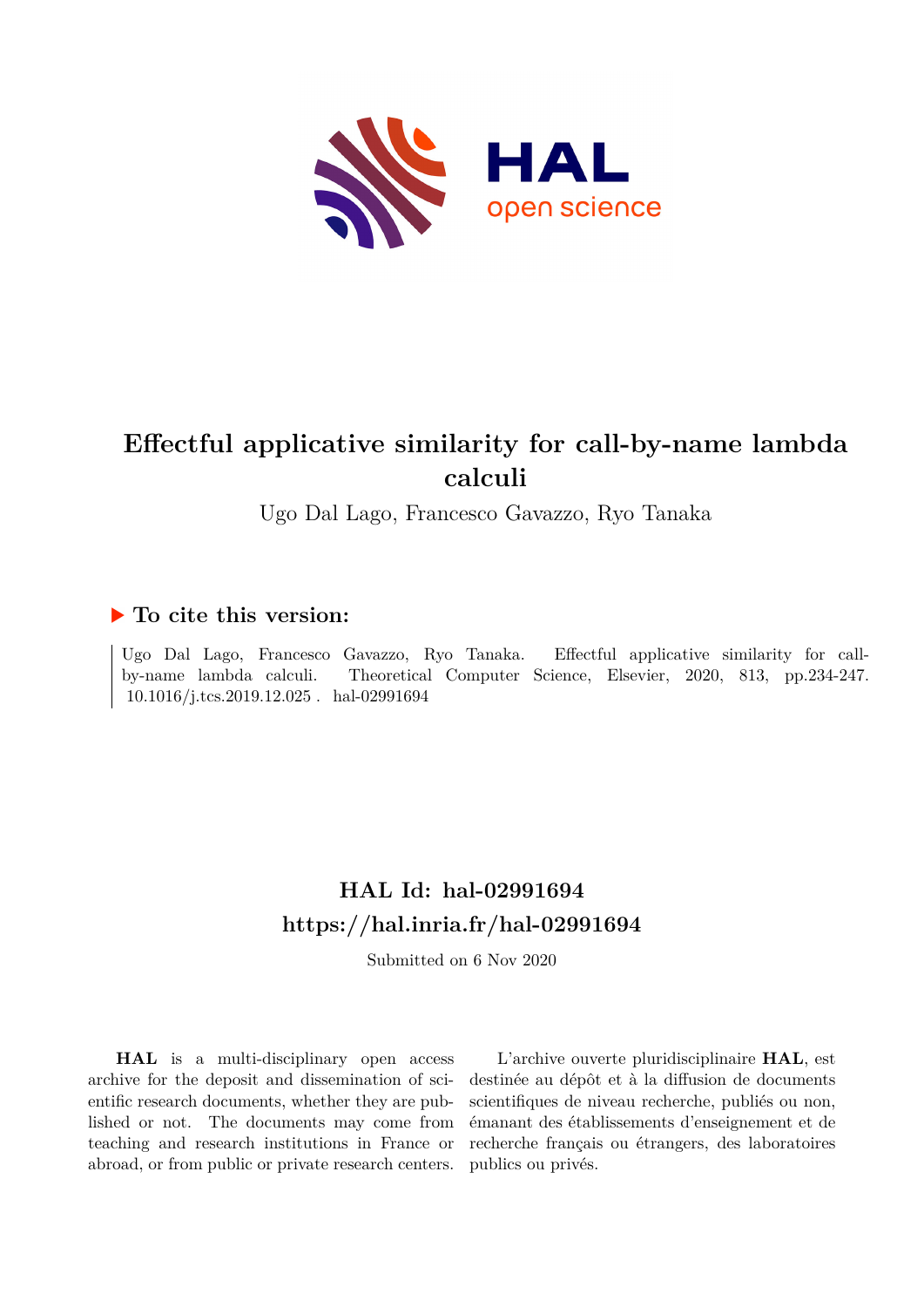# Effectful applicative similarity for call-by-name lambda calculi

Ugo Dal Lago<sup>a,b</sup>, Francesco Gavazzo<sup>a,b</sup>, Ryo Tanaka<sup>c</sup>

<sup>a</sup>Università di Bologna b INRIA Sophia Antipolis  $c$ <sup>c</sup>The University of Tokyo

### Abstract

We introduce a notion of applicative similarity in which not terms but *monadic* values arising from the evaluation of effectful terms, can be compared. We prove this notion to be fully abstract whenever terms are evaluated in callby-name order. This is the first full-abstraction result for such a generic, coinductive methodology for program equivalence.

Keywords: Call-by-name  $\lambda$ -calculus, applicative similarity, Howe's method, Algebraic effects

### 1. Introduction

Program equivalence and refinement are crucial notions in the theory of programming languages, and their study is at the heart of programming language semantics. When higher-order functions are available, programs have a non-trivial interactive behaviour, and giving a satisfactory and at the same time handy definition of program equivalence becomes complicated. The problem has been approached, in many different ways, e.g. by denotational semantics or by contextual equivalence. These two approaches have their drawbacks, the first one relying on the existence of a denotational model, the latter quantifying over all contexts, thus making the task of proving programs equivalent quite hard. Handier methodologies for proving programs equivalent have been introduced along the years based on logical relations and applicative bisimilarity. Logical relations were originally devised for typed, normalising languages, but later generalised to more expressive formalisms, e.g., through step-indexing (Appel and McAllester, 2001) and biorthogonality (Benton et al., 2009). Starting from Abramsky's pioneering work on

Preprint submitted to SI-ICTCS2017 November 6, 2020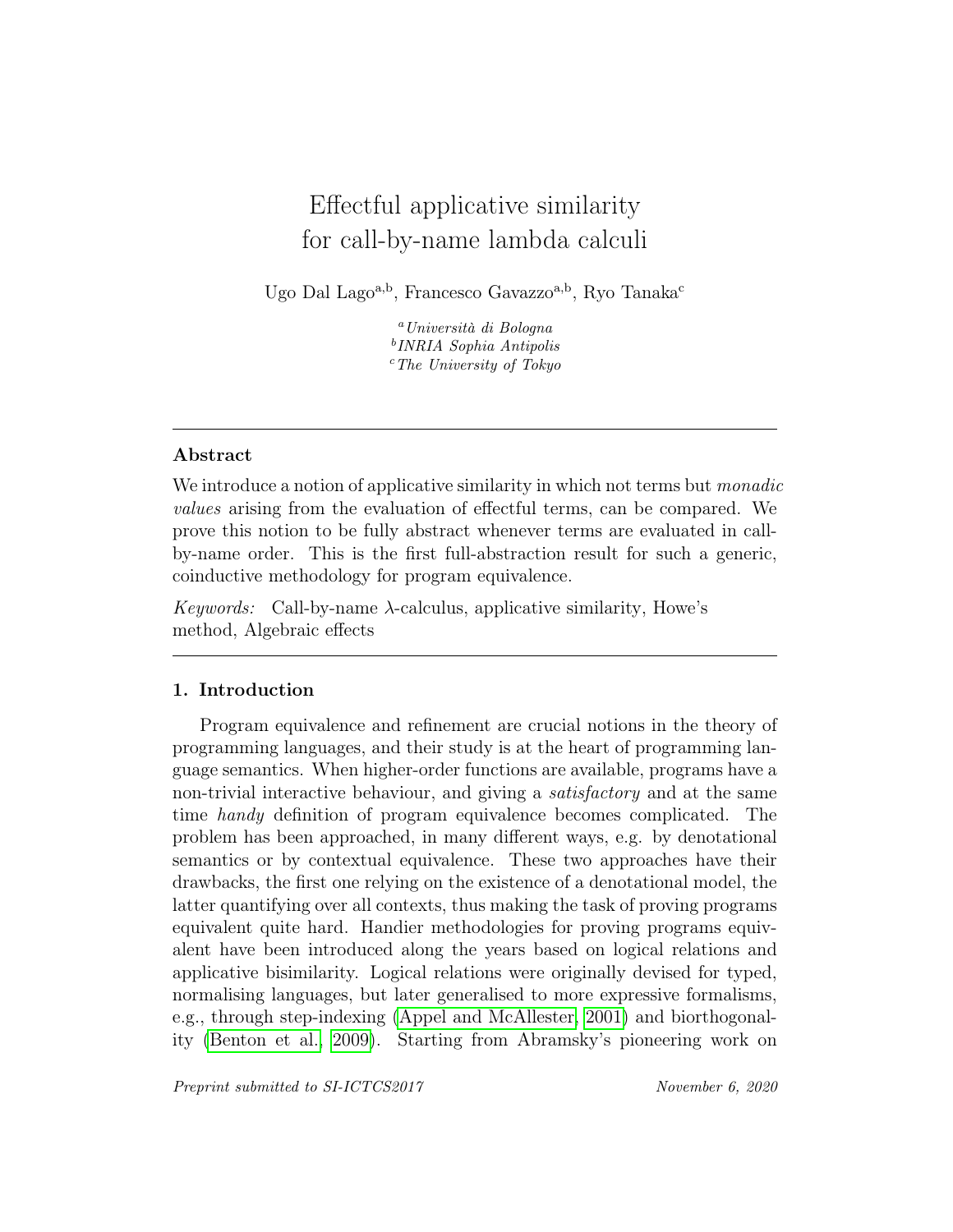applicative bisimilarity (Abramsky, 1990), coinduction has also been proved to be a useful methodology for program equivalence, and has been applied to a variety of calculi and language features (Lassen, 1998; Dal Lago et al., 2014; Ong, 1993).

The just described scenario also holds when the underlying calculus is not pure, but effectful. There have been many attempts to study effectful  $\lambda$ -calculi (Plotkin and Power, 2001; Moggi, 1989) by way of denotational semantics (de'Liguoro and Piperno, 1995; Jones, 1990), logical relations (Bizjak and Birkedal, 2015), and applicative bisimilarity (Lassen, 1998; Dal Lago et al., 2014; Crubillé and Dal Lago, 2014). But while the denotational and logical relation semantics of effectful calculi have been studied in the abstract (Goubault-Larrecq et al., 2008; Johann et al., 2010), the same cannot be said about applicative bisimilarity and related coinductive techniques. There is a growing body of literature on applicative bisimilarity for calculi with, e.g., nondeterministic (Lassen, 1998), and probabilistic effects (Dal Lago et al., 2014), but each notion of an effect has been studied independently, often getting different results. Distinct proofs of congruence for applicative bisimilarity, even if done through a common methodology, namely the so-called Howe's method (Howe, 1996), do not at all have the same difficulty in each of the cases cited above.

The observations above naturally lead to some questions. Is there any way to factor out the common part of the congruence proof for applicative bisimilarity in effectful calculi? Where do the limits on the correctness of applicative bisimilarity lie, in presence of effects?

This paper is part of a longstanding research effort directed to giving answers to the questions above. The first two authors, together with Paul Blain Levy, have recently introduced a general notion of applicative bisimilarity for lambda-calculi based on monads and relators (Dal Lago et al., 2017). This provides, under mild conditions, a sound methodology for checking contextual equivalence of programs. The central idea is to take simulations as relations on terms and to use a relator to lift a (candidate) simulation to a relation on the monadic images of values. There is however little hope to prove a generic full-abstraction result in such a setting, although for certain notions of an effect, full abstraction is already known to hold (Abramsky, 1990; Crubillé and Dal Lago, 2014).

In this paper, we study a different notion of simulation, which puts in relation not terms but their semantics. This way, interaction between terms and the environment can be modeled by an ordinary, deterministic, transition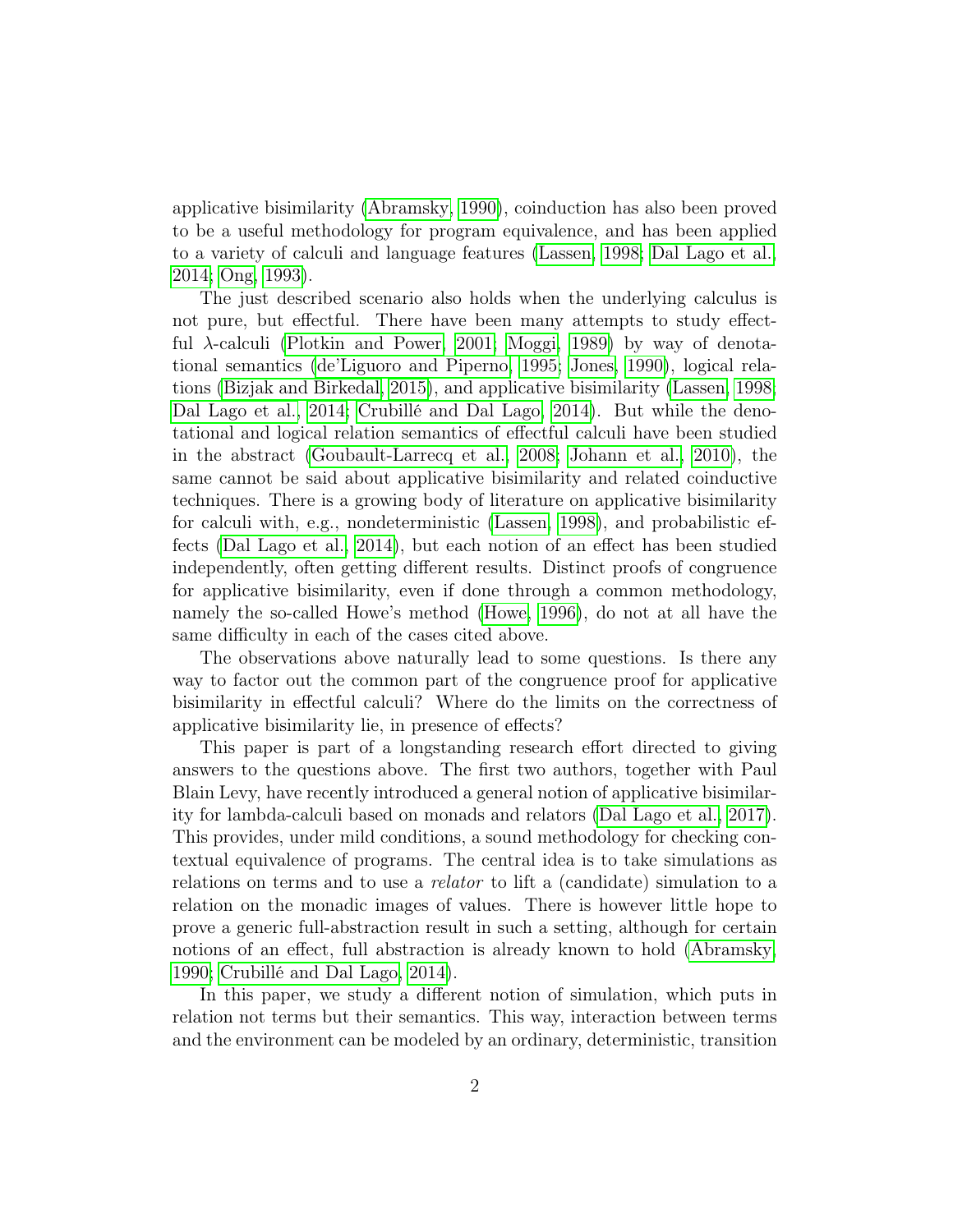system and, with minimal side conditions, similarity can be proved to be not only a *sound*, but also to coincide with the contextual preorder. This, however, only holds when terms are call-by-*name* evaluated.

The paper is organised as follows. We first informally introduce the main ideas behind the present work by means of an extended example. We will then enter the technical developments of the work by first introducing a computational call-by-name  $\lambda$ -calculus  $\Lambda_{\Sigma}$  enriched with arbitrary *algebraic* effects à la Plotkin and Power (Plotkin and Power, 2001). The latter are defined by means of a signature of effect-triggering operation symbols which are interpreted as algebraic operations with respect to a monad.

In Section 4 we define an abstract notion of observation on top of which we define contextual and CIU approximation, as well as applicative similarity. Our first main result (Theorem 2), namely the equivalence between applicative similarity and CIU approximation, is proved in Section 5. Section 6, instead, is dedicated to our second main result (Corollary 1), namely full abstraction of applicative similarity (and thus CIU approximation) for contextual approximation. This result relies on a suitable CIU theorem (Theorem 3) whose proof is based on a variation of the so-called Howe's method (Howe, 1996).

#### 1.1. Lifting Transition Systems

In this section we introduce the main ideas behind our approach by means of an example, namely a call-by-name *nondeterministic*  $\lambda$ -calculus (Ong, 1993; Lassen, 1998), which we call  $\Lambda^{\sqcup}$ . The syntax of  $\Lambda^{\sqcup}$  extends the syntax of the ordinary  $\lambda$ -calculus (Barendregt, 1984) with a binary nondeterministic choice operator  $\sqcup$ , the intended semantics of an expression  $e \sqcup f$  being to nondeterministically evaluate either to  $e$  or to  $f$ . We denote the collection of expressions and values (i.e. expressions of the form  $\lambda x.e$ ) by  $\Lambda$  and  $\mathcal{V}$ , respectively, and let letters  $e, f, \ldots$  and  $v, w, \ldots$  range over elements of  $\Lambda$  and  $V$ , respectively. As usual, a *program* is a closed expression, i.e. an expression without free variables. We denote by  $\Lambda_0$  the collection of all programs.

As we are in a nondeterministic setting we assume we can observe whether a program *may converge*<sup>1</sup>, meaning that the observable (operational) behaviour of a program  $e$  is whether there exists a value v such that e evaluates to v. For instance, the program  $(\lambda x.x) \sqcup \Omega$ , where  $\Omega$  is the purely divergent

<sup>&</sup>lt;sup>1</sup>Although other choices, such as *must* or *may and must* convergence, are possible.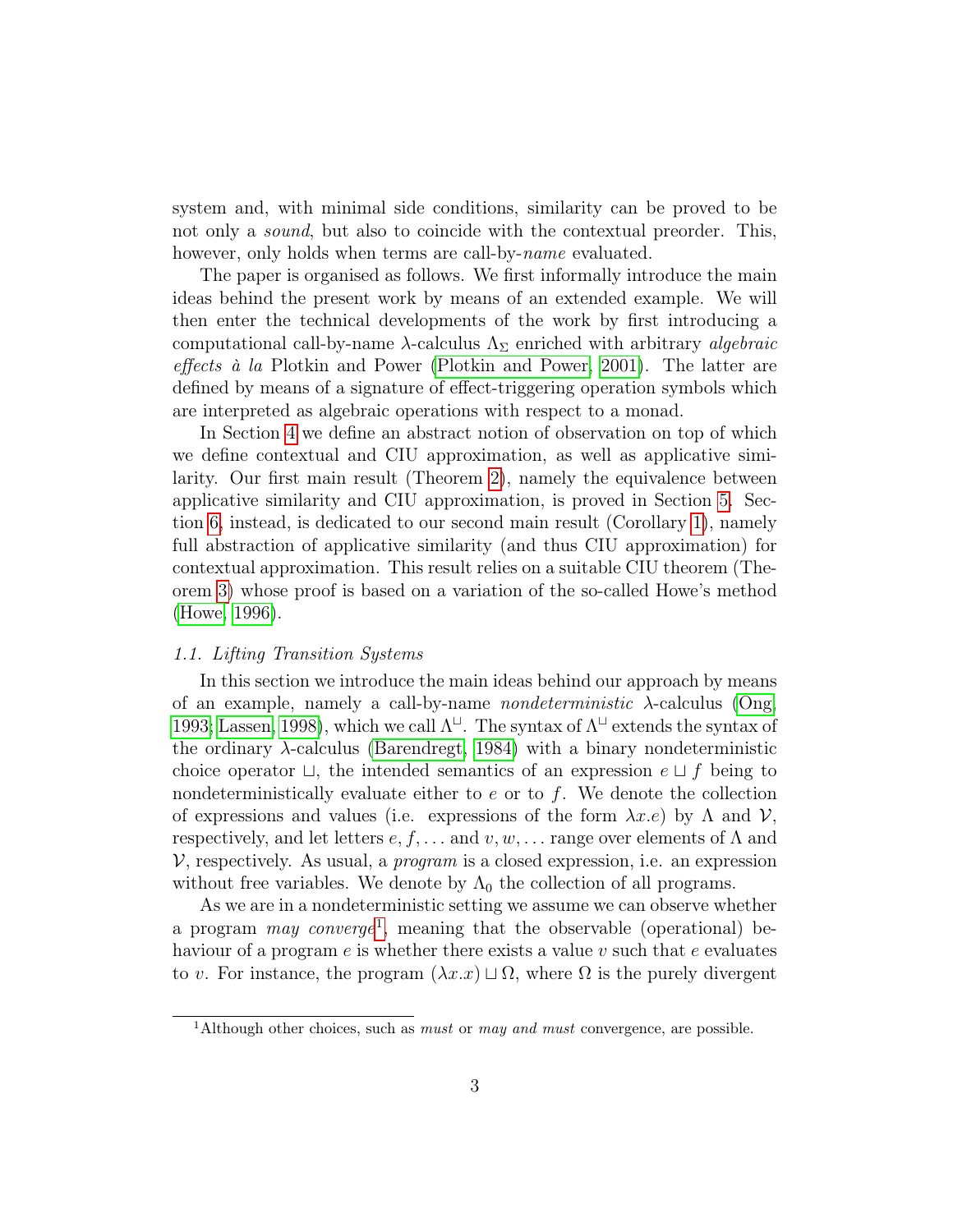expression  $(\lambda x.xx)(\lambda x.xx)$ , may converge to  $\lambda x.xx$ . We write  $e \Downarrow v$  if e may converge to the value v, and  $e \downarrow \downarrow$  if there exists a value v such that  $e \downarrow v$ .

The notion of *contextual* approximation captures the idea of observational refinement in any possible environment. In our setting, as we have already remarked, observations are modelled by the predicate  $\Downarrow$ , whereas the role of the environment is played by *contexts*<sup>2</sup>. Accordingly, we say that a program e contextually approximates a program f, written  $e \preceq^{ctx} f$ , if for any context C, C[e] $\Downarrow$  implies C[f] $\Downarrow$ . We refer to the relation  $\preceq^{ctx}$  as contextual approximation.

Although intuitively appealing, the relation  $\preceq^{ctx}$  comes with a major drawback, namely its universal quantification over all possible contexts. Proving that a program  $e$  contextually approximates a program  $f$  requires to test the behaviour of  $e$  and  $f$  in any possible environment. For this reason, several proof techniques for  $\preceq^{ctx}$  have been proposed in the last decades. Such techniques often come in the form of a relation  $\mathcal R$  between programs such that  $\mathcal{R} \subseteq \preceq^{ctx}$ , meaning that  $e \mathcal{R} f$  implies  $e \preceq^{ctx} f$ . We say that  $\mathcal{R}$  is sound for  $\preceq^{ctx}$  if  $\mathcal{R} \subseteq \preceq^{ctx}$ , and that it is *fully abstract* for  $\preceq^{ctx}$  if  $\mathcal{R} = \preceq^{ctx}$ .

Starting with the seminal work by Abramsky (Abramsky, 1990), applicative similarity has been proved to be a powerful proof technique for contextual approximation, both for the pure λ-calculus (Abramsky, 1990) and for its nondeterministic and probabilistic extensions (Ong, 1993; Lassen, 1998; Dal Lago et al., 2014). The notion of applicative similarity for  $\Lambda^{\sqcup}$  is rooted in the observation that the operational semantics of  $\Lambda^{\sqcup}$  defines a (labelled) transition system  $\mathbb{T} = \langle \Lambda_0, \mathcal{L}, \to \rangle$  over programs. Accordingly, the set of states<sup>3</sup> is defined as the collection of programs, whereas the set of labels (or actions)  $\mathcal L$  is defined as  $\Lambda_0 \cup {\tau}$ , where  $\tau$  is a special symbol denoting evaluation. Finally, the transition relation  $\rightarrow$  is defined as follows:

- 1.  $e \stackrel{\tau}{\rightarrow} v$  if  $e \Downarrow v$ .
- 2.  $\lambda x.f \xrightarrow{e} f[e/x]$ , for any  $e \in \Lambda_0$ .

<sup>&</sup>lt;sup>2</sup>Intuitively, a context is an expression with a hole  $[-]$ . We write  $C[e]$  for the expression obtained by filling in the hole in  $C$  with  $e$ .

<sup>&</sup>lt;sup>3</sup>From a formal perspective, we should work with a bi-labelled transition system distinguishing between programs and values. However, since the goal of this section is to give an informal exposition of the main ideas behind this work, such a level of mathematical accuracy is unnecessary.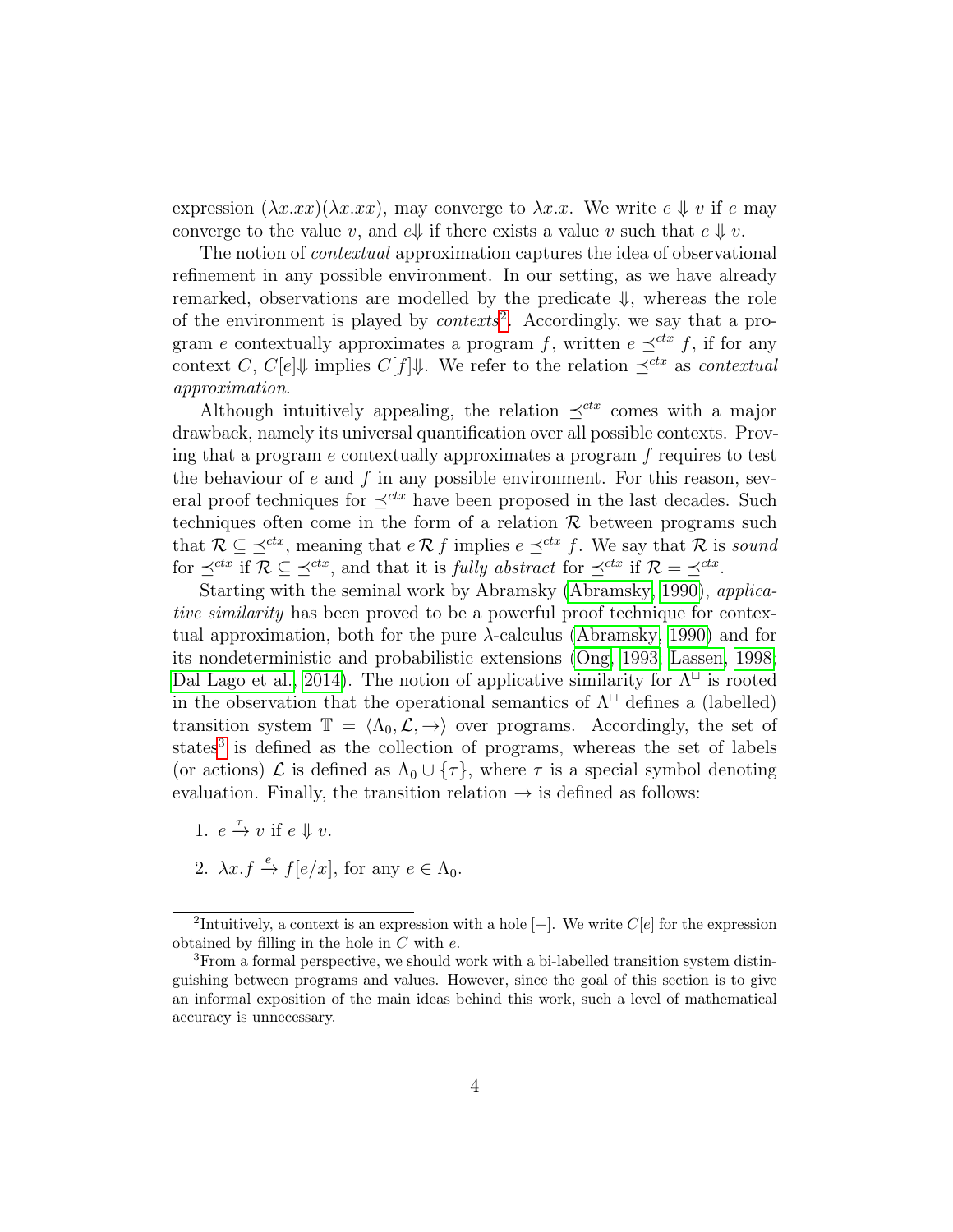Notice that due to the presence of nondeterminism, the above transition system is clearly nondeterministic. In general, a term  $e$  may converge to more than one value.

The notion of an applicative simulation is defined as ordinary simulation on T. Spelling out the definition, it is not hard to see that a relation  $\mathcal{R} \subseteq$  $\Lambda_0 \times \Lambda_0$  is an applicative simulation if and only if  $\epsilon \mathcal{R} f$  implies that for any value  $\lambda x.g$  such that  $e \Downarrow \lambda x.g$ , there exists a value  $\lambda x.h$  such that  $f \Downarrow \lambda x.h$ and for any term k we have  $g[k/x] \mathcal{R} h[k/x]$ . Applicative similarity  $\preceq^{app}$  is then coinductively defined as the largest applicative simulation. Notice that applicative similarity has better mathematical properties than  $\preceq^{ctx}$ . In fact,  $\prec^{app}$  does not universally quantify over all contexts, but only on programs passed as arguments to lambda abstractions. Furthermore,  $\prec^{app}$  comes with an associated coinduction proof principle: in order to prove that a program f is applicatively similar to a program  $e$ , it is sufficient to exhibit an applicative simulation  $\mathcal R$  relating e and f.

Remarkably, applicative similarity is included in contextual approximation, meaning that  $\preceq^{app}$  is a sound proof technique for  $\preceq^{ctx}$ . However, it is not hard to realise that full abstraction fails. In fact, we can easily convince ourselves that the program  $e = \lambda x. (f \sqcup g)$  contextually approximates  $h = \lambda x.f \sqcup \lambda x.q$ , although  $e \nprec^{app} h$ .

An informal argument supporting  $e \preceq^{ctx} h$  is the following (a formal proof will be given later in full generality). As  $\Lambda^{\sqcup}$  is a *call-by-name* calculus, a context  $C$  can only test a program  $k$  in function position. That is, during the evaluation of a program  $C[k]$ , k can only be evaluated in function position, i.e. in a situation of the form  $kc$ , where c may 'contain' other occurrences of k. Similarly, the result of the evaluation of  $kc$  can only be tested in function position. Iterating this observation, we see that testing a program  $k$  in a context C is equivalent to testing k against a finite sequence of inputs. This is the content of the so-called CIU Theorem (Mason and Talcott, 1991):

**Theorem 1** (CIU,  $\Lambda^{\sqcup}$ -version). For all programs e, f, e  $\preceq^{ctx}$  f holds if and only if for any finite sequence of programs  $k_1, \ldots, k_n$ ,  $ek_1 \cdots k_n \Downarrow$  implies  $fk_1 \cdots k_n \Downarrow$ .

Notice that the CIU Theorem states that  $\preceq^{ctx}$  is a form of trace refinement. Using Theorem 1 we can easily show  $e \prec^{ctx} h$ . This comes with no surprise: contextual approximation being a form of trace refinement, it is not sensitive to 'branching behaviours', and thus by no means can tell  $e$  and  $h$ apart.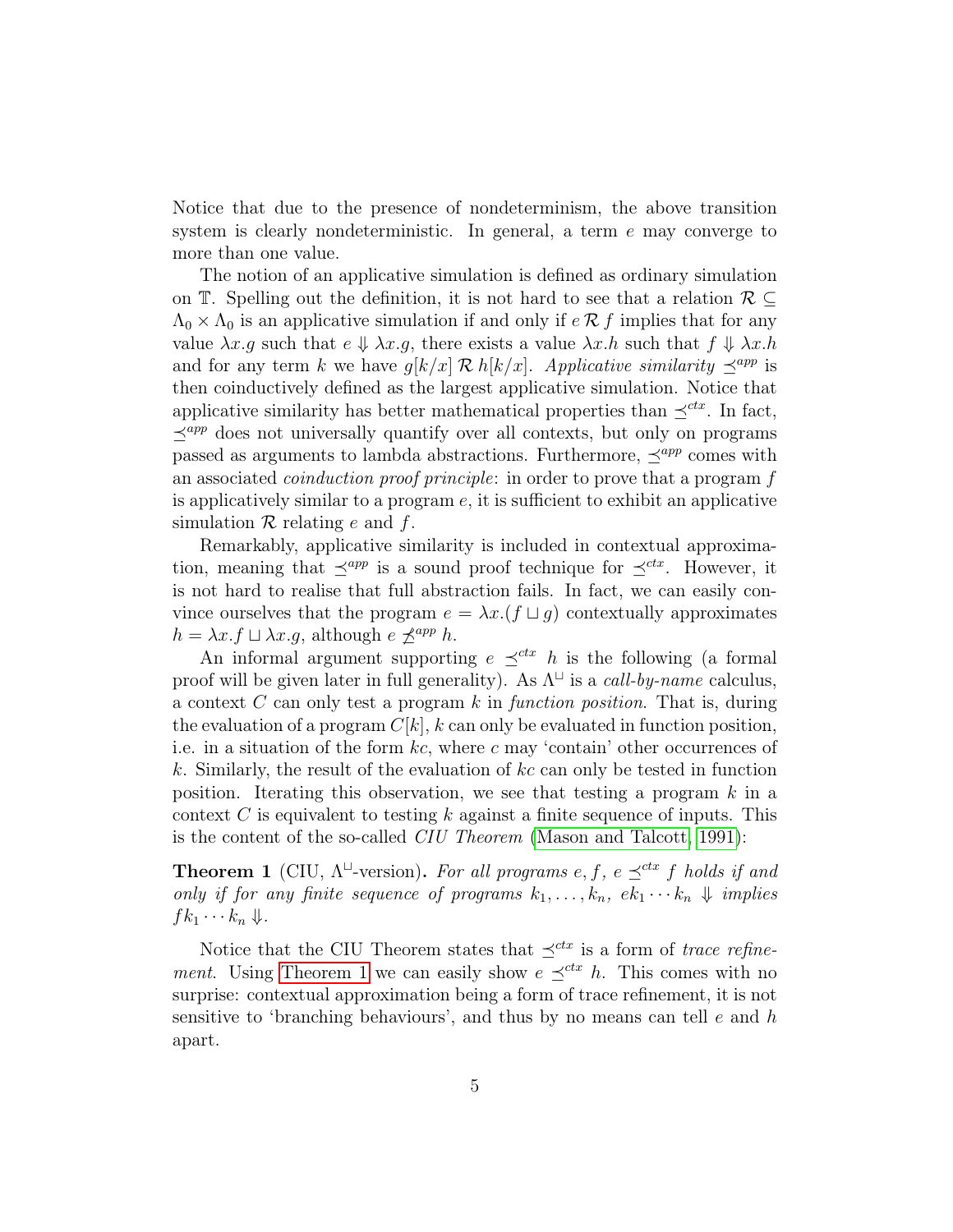This is not the case for applicatively similarity which, instead, is sensitive to forms of branching. From an applicative simulation perspective, the difference between the expressions  $e$  and  $h$  as defined above is clear:  $e$  postpones the nondeterministic choice to the moment it receives an input, whereas  $h$ first makes the choice, and then waits to receive an input. Accordingly, it is sufficient to instantiate f as  $x\Omega(\lambda x.x)$  and g as  $x(\lambda x.x)\Omega$  to observe that  $e \npreceq^{app} h$ . For suppose  $\lambda x.(f \sqcup g) \preceq \lambda x.f \sqcup \lambda x.g.$  In particular, there is a simulation  $\mathcal R$  relating the two programs. By the very definition of applicative simulation, since  $\lambda x.(f \sqcup g)$  evaluates to itself and  $\lambda x.f \sqcup \lambda x.g$  evaluates to either  $\lambda x.f$  or  $\lambda x.g$ , we must have  $\lambda x.(f \sqcup g) \mathcal{R} \lambda x.f$  or  $\lambda x.(f \sqcup g) \mathcal{R} \lambda x.g$ . In the first case, since  $\mathcal R$  is a simulation, we must have  $(f[k/x]\sqcup g[k/x])\mathcal R f[k/x],$ for any program k. This, however, cannot be the case, as taking  $k = \lambda xy.x$ , we see that  $f[k/x] \sqcup g[k/x]$  may converge to  $\lambda x.x$ , whereas  $f[k/x]$  diverges. A similar argument shows that  $\lambda x. (f \sqcup g) \mathcal{R} \lambda x. g$  cannot hold as well (take  $k = \lambda xy.y$ ).

The reader might have recognised that  $e$  and  $h$  are nothing more than the encoding in  $\Lambda_{\sqcup}$  of the labelled transition systems below, which are the standard example in concurrency theory showing that bisimilarity is strictly finer than trace equivalence.



Summing up, we have observed that in a nondeterministic setting, applicative similarity is sensitive to branching, whereas contextual approximation is not. This is because, in full generality, contextual approximation is a form of trace approximation, and thus intrinsically deterministic. This last observation suggests an easy way to make applicative similarity fully abstract for contextual approximation, namely to determinise the transition system T, and thus the very notion of applicative similarity. Such a construction is well-known, and dates back at least to the powerset construction in automata theory (Rabin and Scott, 1959). Roughly speaking, the idea, which we are going to analyse in a more detailed fashion, is to make T deterministic by lifting the transition relation to sets of programs.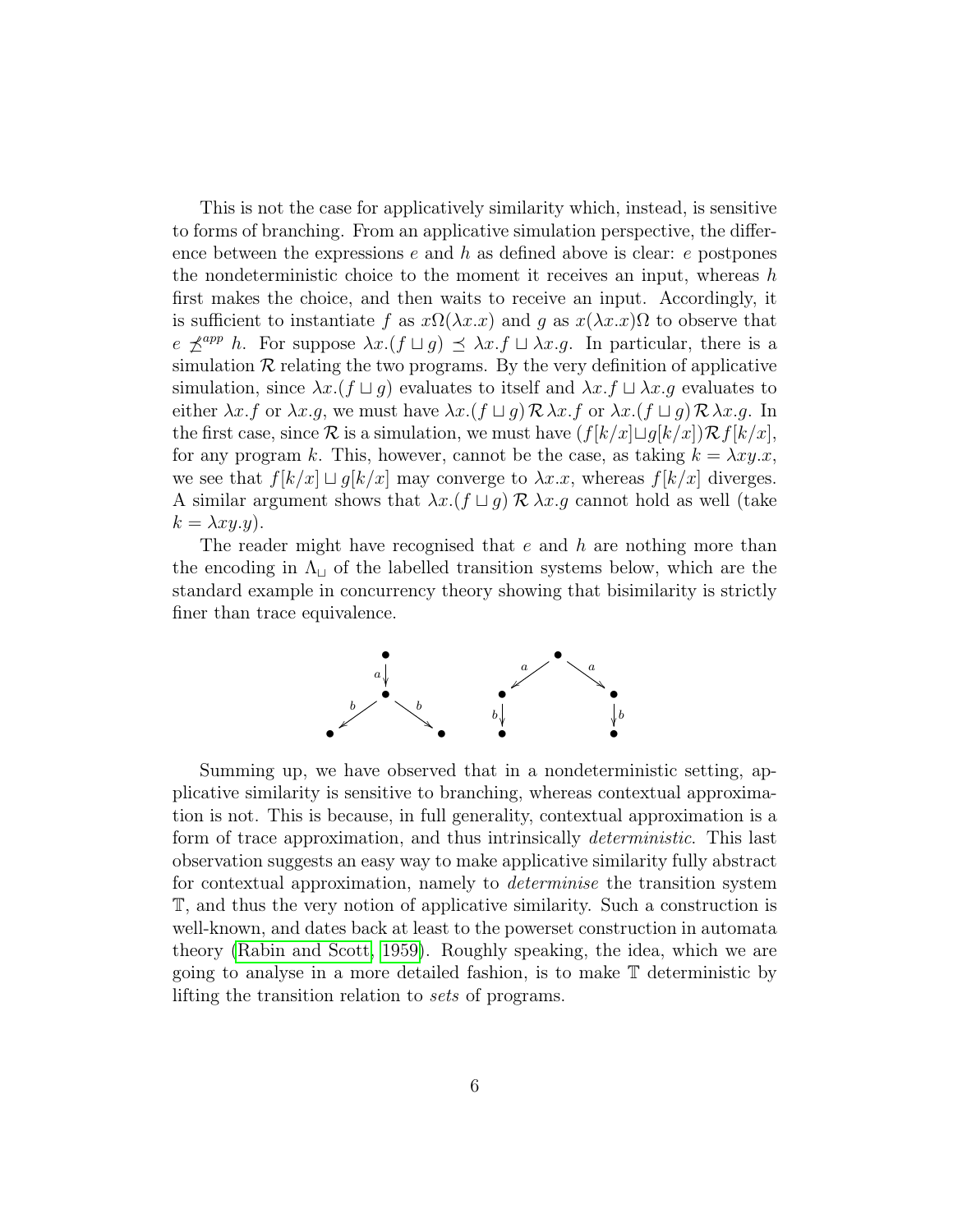#### 1.2. An Abstract View on Applicative Similarity

As we have already observed,  $\mathbb T$  is a *nondeterministic* transition system. In fact, the transition relation  $\bar{\rightarrow} \subseteq \Lambda_0 \times V_0$  can be equivalently described as the evaluation function  $ev : \Lambda_0 \to \mathcal{PV}_0$  mapping a program e to the set  $\{v \in V_0 \mid e \Downarrow v\}$  (notice that  $ev(e)$  might be empty, finite, or infinite). Similarly, transitions of the form  $\stackrel{e}{\to}$  determine a function  $ap: \mathcal{V}_0 \to \Lambda_0^{\Lambda_0}$ defined by  $ap(\lambda x.f,e) = f[e/x]$ . As a consequence, we can equivalently describe T as the pair<sup>4</sup>  $(ev: \Lambda_0 \to \mathcal{PV}_0, ap: \mathcal{V}_0 \to \Lambda_0^{\Lambda_0}).$ 

Applicative similarity can be then defined relying on a suitable notion of relation lifting, following the abstract approach of (Dal Lago et al., 2017). A relation lifting is a map associating to any relation  $\mathcal{R} \subseteq X \times Y$  a relation  $\Gamma \mathcal{R} \subseteq \mathcal{P}(X) \times \mathcal{P}(Y)$ . Fixed such a map  $\Gamma$ , an applicative simulation can be defined as a relation  $\mathcal{R} \subseteq \Lambda_0 \times \Lambda_0$  such that  $e \mathcal{R} f$  implies  $ev(e) \Gamma \mathcal{R} ev(f)$ , and  $\lambda x.f \mathcal{R} \lambda x.g$  implies  $ap(\lambda x.f,k) \mathcal{R} ap(\lambda x.g,k)$ , for any program k. As a consequence, in order to recover the previous notion of applicative simulation for  $\Lambda^{\sqcup}$ , it is sufficient to instantiate  $\Gamma$  as follows:

$$
V \Gamma \mathcal{R} \ W \iff \forall v \in V. \ \exists w \in W. \ v \mathcal{R} \ w.
$$

In this paper we consider a different approach to applicative similarity, which we could summarise in the slogan 'lift the transition system, not the relation'. In fact, instead of lifting relations between programs to relations between sets of programs, we can lift the whole transition system T to a transition system  $\mathbb{T}^*$  such that  $(i)$  states of  $\mathbb{T}^*$  are sets of programs, and  $(ii)$ the transition relation (and thus the associated notion of simulation) of  $\mathbb{T}^*$ is deterministic. We can build  $\mathbb{T}^*$  by lifting the functions ev and ap to:

$$
ev^*: \mathcal{P}(\Lambda_0) \to \mathcal{P}(\mathcal{V}_0)
$$
  $ap^*: \mathcal{P}(\mathcal{V}_0) \to \mathcal{P}(\mathcal{V}_0)^{\Lambda_0}.$ 

The latter functions are defined in the obvious way, relying on the (strong) monad (MacLane, 1971) structure of  $P$ . Furthermore, as we are interested in observing whether a program may convergence, we equip  $\mathbb{T}^*$  with an observation function  $ob : \mathcal{P}(\mathcal{V}_0) \to {\perp, \top}$ , where  ${\perp, \top}$  denotes the two-element Boolean algebra, defined by  $ob(V) = \top$  if and only if  $V \neq \emptyset$ . Notice that we have  $ob(ev(e)) = \top$  if and only if  $e \Downarrow$ .

<sup>&</sup>lt;sup>4</sup>Using the terminology of (Abramsky, 1990) we refer to transition systems of this form as nondeterministic applicative transition systems.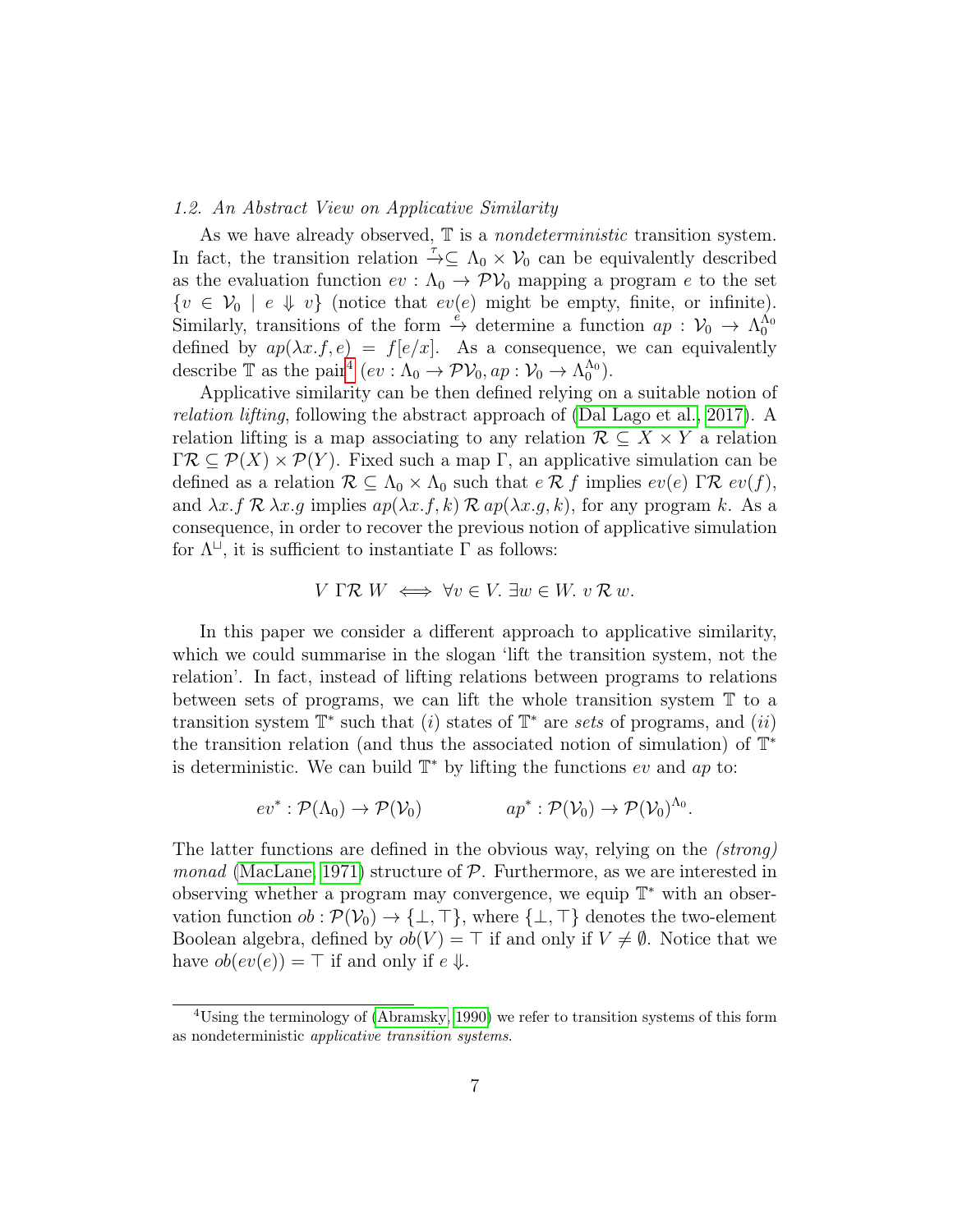Finally, we define a notion of applicative simulation between elements in  $\mathcal{P}(\Lambda_0)$  as a relation  $\mathcal{R} \subseteq \mathcal{P}(\Lambda_0) \times \mathcal{P}(\Lambda_0)$  such that:

- 1.  $E \mathcal{R} F$  implies  $ob(ev^*(E)) \leq ob(ev^*(F));$
- 2.  $V \mathcal{R} W$  and  $V, W \in \mathcal{P}(V_0)$  imply  $ap^*(V, e) \mathcal{R} ap^*(W, e)$ , for any program e.

As usual, applicative similarity  $(\preceq^{app})^*$  is defined as the largest applicative simulation.

We immediately see that although coinductively defined, this new notion of applicative similarity is a trace-like refinement. For instance, it is straightforward to see that<sup>5</sup>  $\lambda x. (f \sqcup g)$   $(\preceq^{app})^* \lambda x. f \sqcup \lambda x. g$ . Additionally, contrary to  $\preceq^{app}$ ,  $(\preceq^{app})^*$  is not only sound, but also fully abstract for  $\preceq^{ctx}$ , as we will prove in full generality in Section 6.

At this point it is natural to ask whether the above construction can be given for other effectful languages, such as calculi with primitives for probabilistic nondeterminism or input/output. In fact, the reader may have noticed that the central ingredients used to build  $\mathbb{T}^*$  (at least from a mathematical perspective) were the (strong) monad structure of the powerset functor  $P$ and a suitable observation function ob. The rest of this paper answers the above question in the affirmative by generalising the above construction to a call-by-name  $\lambda$ -calculus enriched with algebraic effects  $\dot{a}$  la Plotkin and Power (Plotkin and Power, 2001), this way providing a sound and complete characterisation of contextual approximation for a large class of effectful callby-name calculi.

#### 2. Mathematical Preliminaries

We assume the reader to be familiar with basic domain theory and category theory. In particular, we give for granted the notions of an  $\omega$ -complete partial order ( $\omega$ -cpo, hereafter) and of a pointed  $\omega$ -cpo ( $\omega$ -cppo, hereafter), as well as the notions of a monotone, continuous, and strict function. We also assume the reader to be familiar with the basic vocabulary of category theory, viz. the notions of a category, functor, and monad. Since we will work with the category Set of sets and functions only, we simply refer to

<sup>&</sup>lt;sup>5</sup>Formally, we should write  $\{\lambda x.(f \sqcup g)\} (\preceq^{app})^* \{\lambda x.f \sqcup \lambda x.g\}.$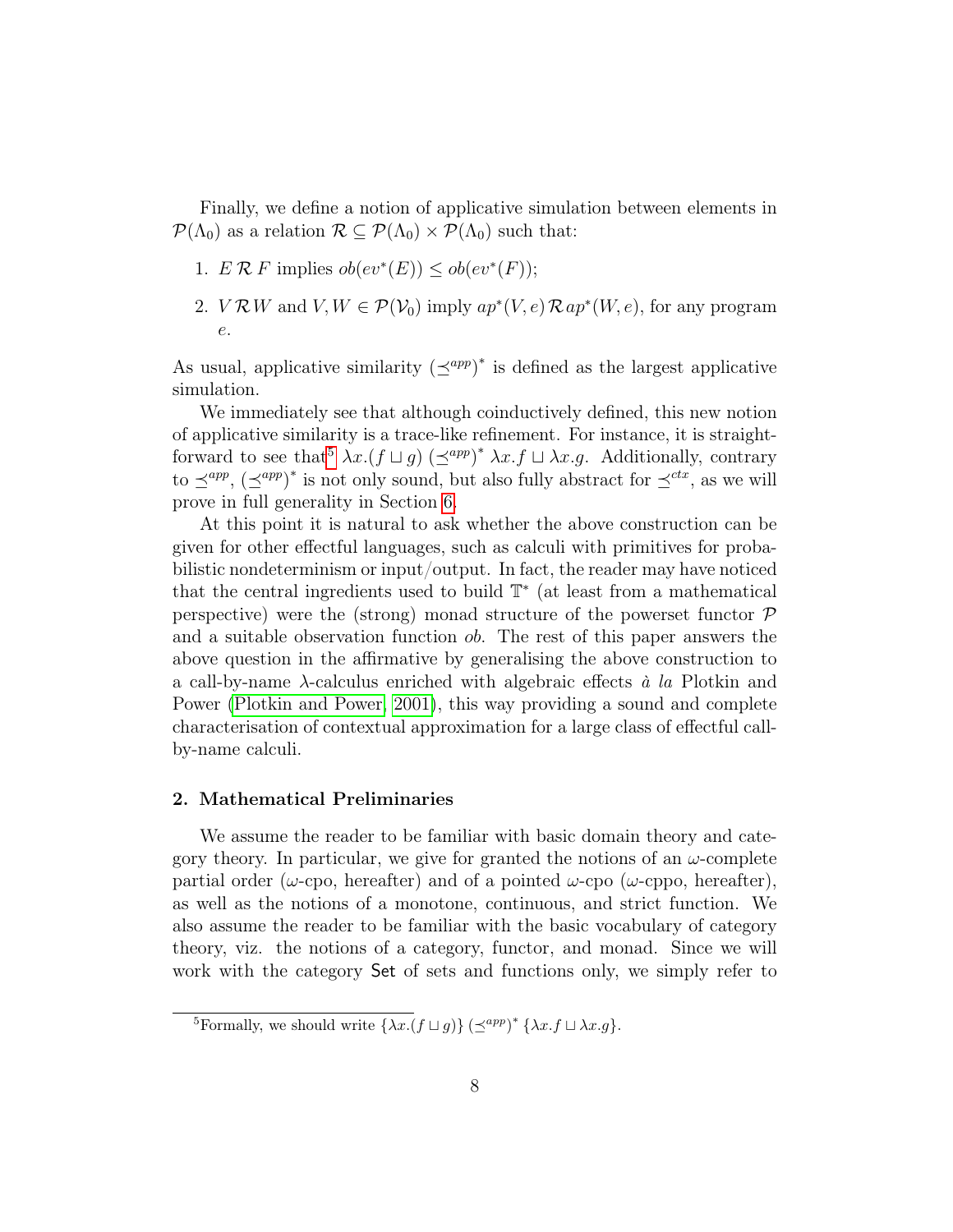functors and monads in place of functors and monads on Set, respectively. The reader can consult (Abramsky and Jung, 1994; Davey and Priestley, 1990; MacLane, 1971) for further details.

Following (Plotkin and Power, 2001, 2003), we consider (algebraic) operations as sources of side effects. Syntactically, such operations are described by means of a signature of operation symbols, i.e. a pair  $\Sigma = (\mathcal{F}, \alpha)$  consisting of a set F of operation symbols and a map  $\alpha : \mathcal{F} \to \mathbb{N}$ , assigning to each operation symbol a (finite) arity. Semantically, operation symbols are interpreted as algebraic operations on a monad/Kleisli triple (MacLane, 1971; Moggi, 1989)<sup>6</sup>.

**Definition 1.** A monad is a triple  $\mathbb{T} = \langle T, \eta, \rangle$  where T is a map — called the carrier of  $\mathbb{T}$  — associating to each set X a set TX,  $\eta$  — called the unit of  $\mathbb{T}$  — is a family of functions  $\eta_X : X \to TX$ , and  $\gg$  — called the bind of  $\mathbb{T}$  — is an operation mapping each function  $f: X \to TY$  to the function  $\gg f: TX \to TY$  subject to the following identities:

$$
(\gg=f)\circ \eta=f \qquad \gg=\eta=id \qquad \gg=(\gg=g\circ f)=\gg=g\circ\gg=f,
$$

for f and g functions with appropriate domain and codomain.

As it is customary, we write  $t \gg f$  in place of  $\gg f(t)$ , for  $f: X \to TY$ and  $t \in TX$ . Moreover, when clear from the context we will omit subscripts, thus e.g. writing  $\eta(x)$  in place of  $\eta_X(x)$ .

**Definition 2.** Let  $\Sigma$  be a signature and  $\mathbb{T} = \langle T, \eta, \rangle \gg \rangle$  be a monad. We say that  $\Sigma$  is interpreted on  $\mathbb T$  if associated to any n-ary operation symbol  $\sigma$  in  $\Sigma$  is a set-indexed family of functions  $\sigma_X : (TX)^n \to TX$ . We say that  $\Sigma$  is algebraic for  $\mathbb T$  if the following identity holds, for any n-ary operation symbol  $\sigma \in \Sigma$ , map  $f: X \to TY$ , and all elements  $t_1, \ldots, t_n \in TX$ :

$$
\sigma_X(t_1,\ldots,t_n)\gg f=\sigma_Y(t_1)\gg f,\ldots,t_n\gg f).
$$

Notice that algebraicity of  $\Sigma$  for  $\mathbb T$  is essentially requiring each TX to carry a  $\Sigma$ -algebra structure such that  $\gg$ -f is a  $\Sigma$ -algebra homomorphism, for any set X and function  $f: X \to TY$ .

 $6$ We use the expression *monad* and *Kleisli triple* interchangeably.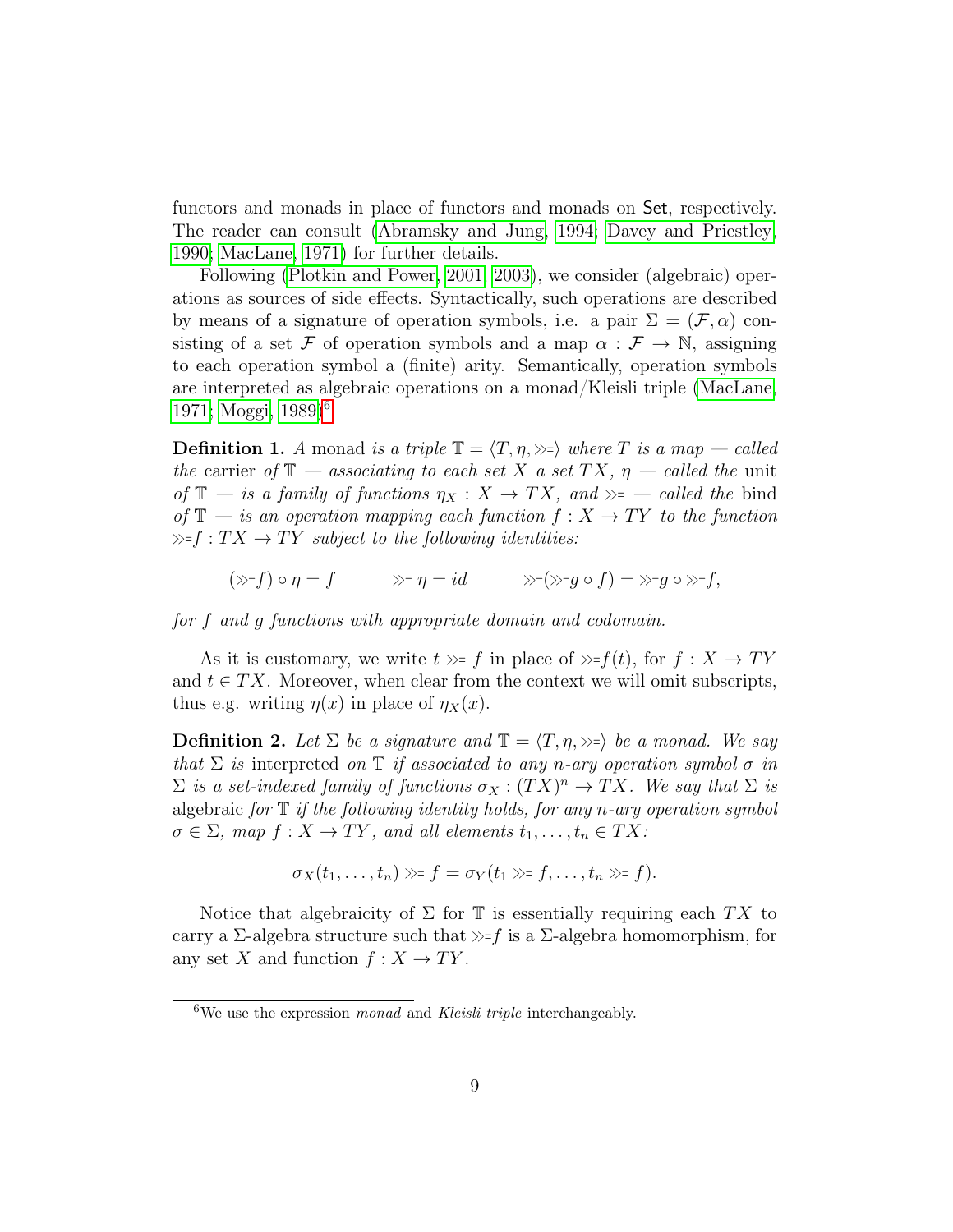Example 1. The following are examples of monads and algebraic operations on them. Due to space constraints, we are forced to omit many interesting examples, such as the exception and global state monad, for which we refer to (Dal Lago et al., 2017; Plotkin and Power, 2003).

1. The maybe monad M has carrier  $X_{\perp} = \{ just \ x \mid x \in X \} \cup \{\perp\}$ , whereas unit and bind are thus defined:

$$
\eta(x) = just \ x \qquad (just \ x) \gg f = f(x) \qquad \bot \gg f = \bot.
$$

The maybe monad is used to model partial computations: the symbol  $\perp$  denotes divergence, whereas just x denotes the result of a computation giving result x. Since the possibility of divergence is an intrinsic feature of any (Turing complete) programming language, no operation is required to produce it.

2. The output monad  $\mathbb{O}$  has carrier  $\mathcal{O}(X) = A^{\infty} \times X_{\perp}$ , where A is a given alphabet and  $A^{\infty}$  denotes the set of finite and infinite strings over A. Unit and bind of  $\mathbb O$  are thus defined:

$$
\eta(x)=(\varepsilon, just\ x)\quad (u,\bot)\gg f=(u,\bot)\quad (u, just\ x)\gg f=(uw,a),
$$

where  $(w, a) = f(x)$ ,  $\varepsilon$  denotes the empty string, and uw denotes the concatenation of u and w (as usual, if u is infinite we define uw as u). The output monad models partial computations with output. An element  $(u, a)$  represents the result of a computation printing the string u during its processing. Due to the possibility of divergence, the string  $u$ may be infinite (and in such a case we expect a to be  $\perp$ ). We consider a signature containing a unary A-indexed operation symbol  $\text{print}_c$ , where  $c \in A$ , whose intended semantics is to print the character c and then continue with its argument. Formally, we interpret  $\text{print}_c((u, x))$  as  $(cu, x)$ .

3. The non-empty powerset monad  $\mathbb P$  has carrier  $\mathcal P^{ne}(X) = \{U \subseteq X \mid$  $U \neq \emptyset$ , whereas unit and bind are thus defined:

$$
\eta(x) = \{x\} \qquad \qquad U \gg f = \bigcup_{x \in U} f(x).
$$

The non-empty powerset monad is used to model total nondeterministic computations. A set  $U \subseteq X$  denotes the possible results of a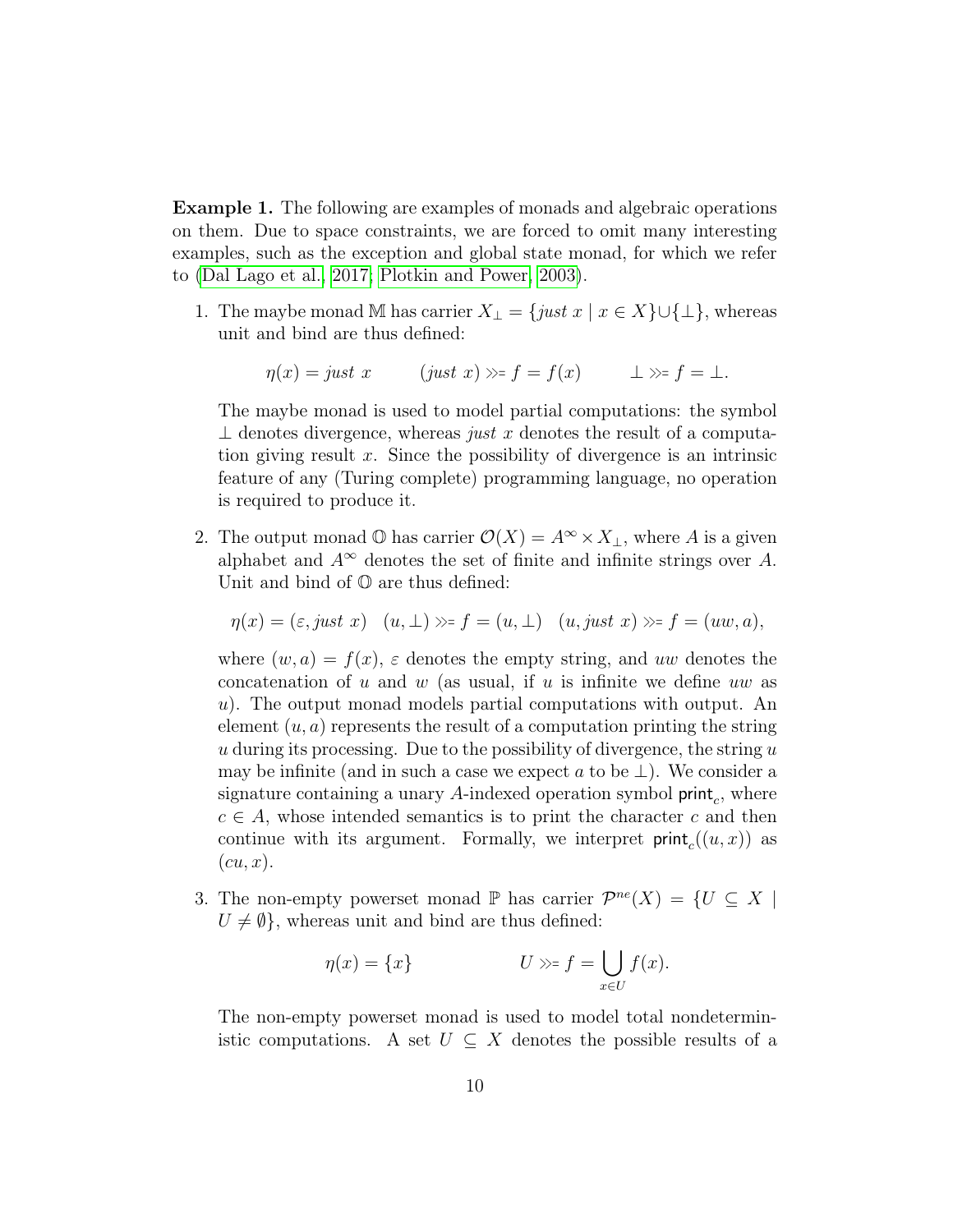computation, meaning that if  $x \in U$  then x is one of the possible, nondeterministic outcomes of the computation. Nondeterministic partial computations are modelled by post-composing  $\mathbb P$  with M. It is a routine exercise to verify that the latter is indeed a monad. We consider a signature containing a binary operation symbol  $\sqcup$  for pure nondeterministic choice. We obtain the desired behaviour by interpreting  $\sqcup$  as set-theoretic union.

4. The distribution monad  $\mathbb{D}$  has carrier  $\mathcal{D} = {\mu \in [0, 1]^X} \sum_x \mu(x) = 1},$ where the map  $\mu$  is assumed to have countable support<sup>7</sup>. Unit and bind of D are thus defined:

$$
\eta(x)(x') = \begin{cases} 1 & \text{if } x = x' \\ 0 & \text{otherwise} \end{cases} \qquad (\mu \gg f)(y) = \sum_{x \in X} \mu(x) \cdot f(x)(y).
$$

Since the unit of  $\mathbb D$  is given by the so-called Dirac distribution, we will denote it by  $\delta$ . The distribution monad is used to model total probabilistic computations, with the intended meaning that a distribution  $\mu$  gives the probability of convergence to values. Probabilistic partial computations are modelled by post-composing  $D$  with M. It is a routine exercise to verify that the latter is indeed a monad, and actually isomorphic to the subdistribution monad. We can consider a signature containing a binary operation symbol or for fair probabilistic choice. We obtain the desired behaviour by interpreting or as the operation ⊕ defined by  $(\mu \oplus \nu)(x) \triangleq \frac{1}{2}$  $\frac{1}{2}\mu(x) + \frac{1}{2}\nu(x)$ .

Since we will define the evaluation of a program  $e$  as the limit of its finite evaluations, we require monads to come with a suitable domain-theoretic structure.

**Definition 3.** Given a monad  $\mathbb{T} = \langle T, \eta, \rangle$  and a signature  $\Sigma$  interpreted on  $\mathbb{T}$ , we say that  $\mathbb{T}$  is  $\Sigma$ -continuous if for any set X, the set TX carries an  $\omega$ -cppo structure (with order  $\mathcal{F}_X$ ) such that  $\gg$  is strict in its first argument  $(i.e. \perp \gg f = \perp), and:$ 

1. For any k-ary operation symbol  $\sigma$  in  $\Sigma$ 

$$
\sigma_X(\bigsqcup_{n<\omega} t_n^1,\ldots,\bigsqcup_{n<\omega} t_n^k)=\bigsqcup_{n<\omega} \sigma_X(t_n^1,\ldots,t_n^k).
$$

<sup>&</sup>lt;sup>7</sup>Recall that the support of  $\mu \in [0,1]^X$  is the set  $\text{supp}(\mu) = \{x \in X \mid \mu(x) \neq 0\}$ . We write  $\sum_x \mu(x)$  in place of  $\sum_{x \in \text{supp}(\mu)} \mu(x)$ .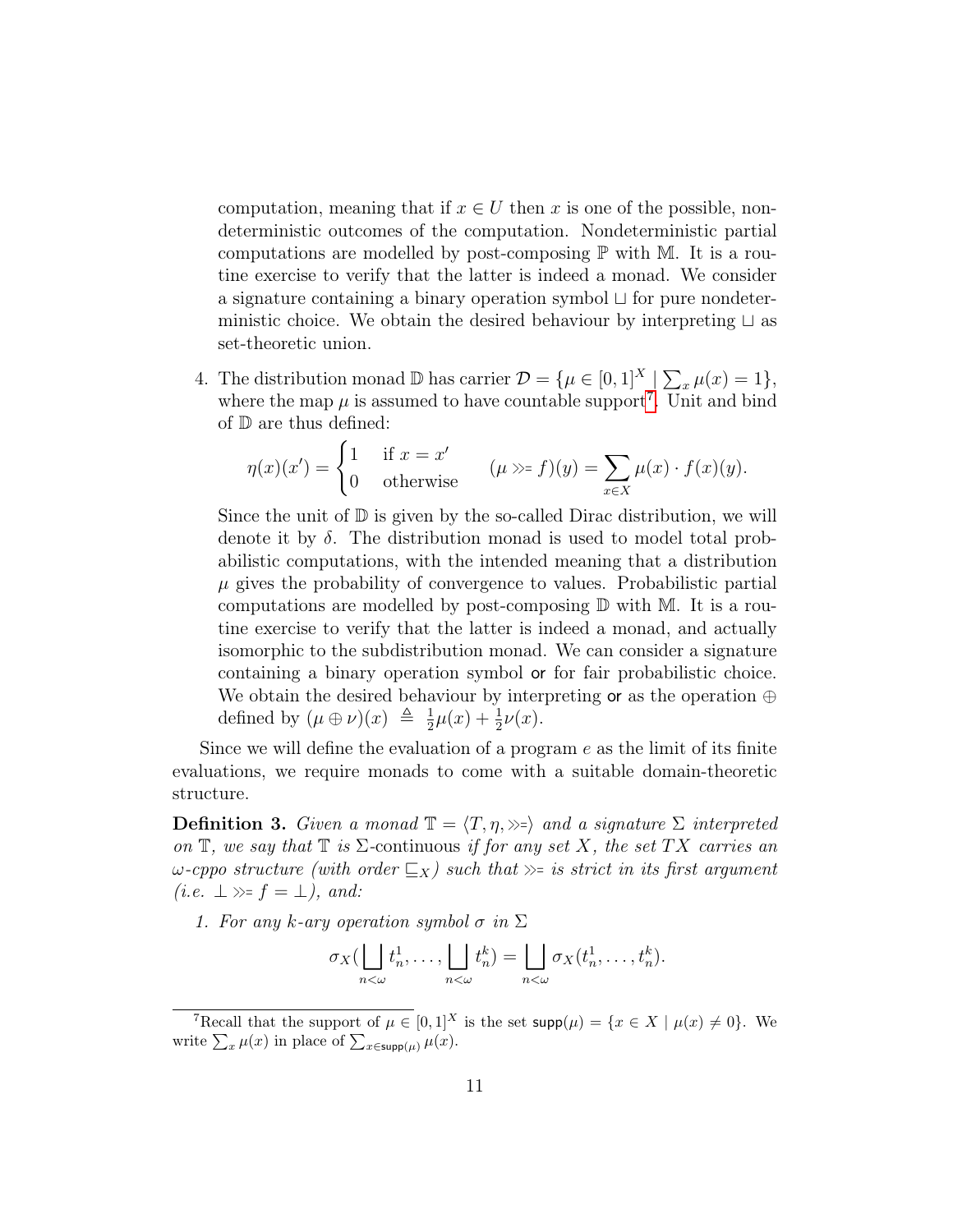2. For any  $\omega$ -chain  $(t_n)_{n<\omega}$  in TX and any  $\omega$ -chain  $(f_n)_{n<\omega}$  in  $X \to TY$ (notice that the latter inherits a  $\omega$ -cppo structure from TY pointwise)

$$
(\bigsqcup_{n<\omega} t_n) \gg = (\bigsqcup_{n<\omega} f_n) = \bigsqcup_{n<\omega} (t_n \gg = f_n).
$$

**Example 2.** All monads in Example 1 are  $\Sigma$ -continuous. In particular,  $X_{\perp}$ is an  $\omega$ -cppo with respect to the flat order  $x \subseteq y \iff x = \bot$  or  $x = y$ . To see that PM is ∑-continuous consider the ordering  $U \subseteq V \iff just^{-1}(U) \subseteq$ *just*<sup>-1</sup>(*V*). Notice that we have  $\{\perp\}$  ⊑ *V* for any set *V*. Finally, for DM define the order  $\mu \subseteq \nu \iff \forall x. \mu(just \ x) \leq \nu(just \ x)$ . Notice that we have  $\eta(\perp) \sqsubseteq \mu$ , for any  $\mu \in \mathcal{D}(X_{\perp})$ . Checking continuity of  $\gg$ = and of operations is a routine exercise. Ordering the output monad  $\mathbb O$  requires a bit more attention, due to non-monotonicity of string concatenation with respect to the prefix order  $\subseteq$  on  $A^{\infty}$  (see (Dal Lago et al., 2017)). We define  $(u, a) \sqsubset (w, b)$  if and only if  $a = \perp$  and  $u \subseteq w$ , or  $a = just x$ ,  $b = just y$ ,  $u = w$ , and  $x = y$ .

We can now introduce the effectful calculus  $\Lambda_{\Sigma}$ .

#### 3. Syntax and Operational Semantics

In this section we introduce the computational language  $\Lambda_{\Sigma}$ , and give it call-by-name monadic operational semantics. In the rest of this section let  $\mathbb{T} = \langle T, \eta, \rangle$  be a fixed Σ-continuous monad and Σ be a fixed algebraic signature on it.

**Definition 4.** The collections  $\Lambda^{\circ}$  and  $\mathcal{V}^{\circ}$  of expressions and values of  $\Lambda_{\Sigma}$  are defined by the following grammar(s), where  $\sigma$  ranges over n-ary operation symbols in  $\Sigma$  (and x ranges over a fixed set of variables).

$$
v ::= x \mid \lambda x.e \qquad e ::= v \mid ee \mid \sigma(e, \ldots, e).
$$

We adopt standard conventions as in (Barendregt, 1984). In particular, we denote by  $FV(e)$  the collection of free variables of an expression e and identify expressions up to renaming of bound variables. We say that an expression e is closed (resp. open) if  $FV(e) = \emptyset$  (resp.  $FV(e) \neq \emptyset$ ) and refer to closed expressions as *programs*. We denote<sup>8</sup> by  $\Lambda(\bar{x})$  the set of expressions

<sup>&</sup>lt;sup>8</sup> Oftentimes we will write  $\bar{s}$  to denote a finite sequence  $s_1, \ldots, s_n$  of symbols  $s_i$ .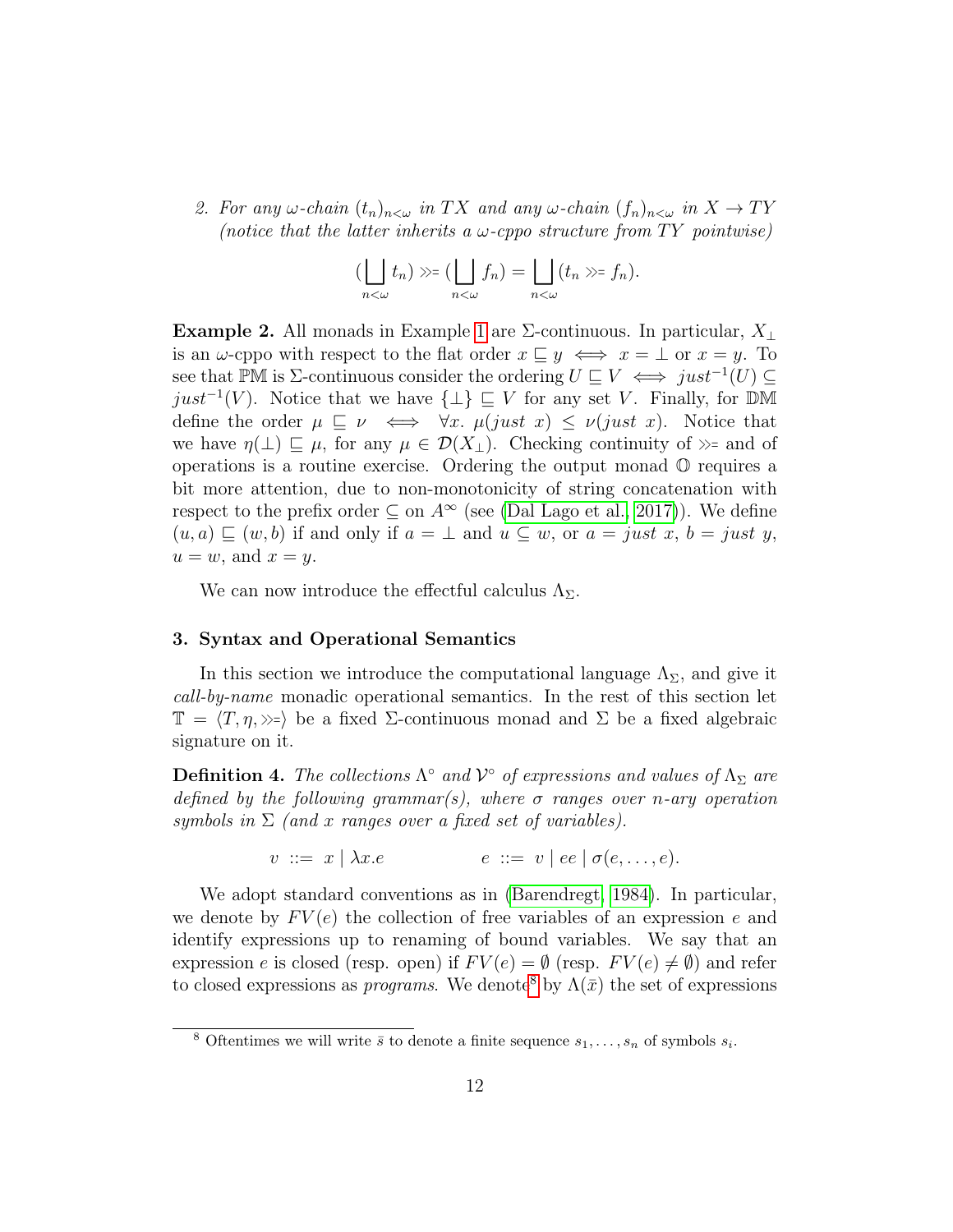with free variables from  $\bar{x}$  and write  $\Lambda$  in place of  $\Lambda(\emptyset)$  (similar conventions apply to the set of values). Finally, we write  $f[e/x]$  for the capture-free substitution of the expression  $e$  for all free occurrences of the variable x in the expression  $f$ .

Call-by-name evaluation contexts are expressions with a single hole  $[-]$ defined by the grammar  $E$  ::=  $[-]$   $E$ . We say that E is closed if it has no free variables. We write  $E[e]$  for the expression obtained by substituting the expression e for the hole  $[-]$  in E. Redexes are programs of the form  $(\lambda x.f)e$  or  $\sigma(e_1,\ldots,e_n)$ , the former producing a computation step, the latter producing the effect described by the operation  $\sigma$ . We notice that any program is either a value or a program of the form  $E[r]$ , for a redex r.

Operational semantics is defined by means of an evaluation function  $\llbracket - \rrbracket$ :  $\Lambda \to TV$  mapping each program  $e \in \Lambda$  to a monadic value  $\llbracket e \rrbracket \in TV$ . For instance, a probabilistic program is evaluated to a subdistribution of values (modelled via DM).

**Definition 5.** Define the N-indexed family of maps  $\llbracket - \rrbracket_n$  :  $\Lambda \to TV$  as follows:

$$
[\![e]\!]_0 = \bot
$$
  

$$
[\![v]\!]_{n+1} = \eta(v)
$$
  

$$
[\![E[(\lambda x.f)e]]\!]_{n+1} = [\![E[f[e/x]]]\!]_n
$$
  

$$
[\![E[\sigma(e_1,\ldots,e_k)]\!]_{n+1} = \sigma_{\mathcal{V}}([\![E[e_1]]\!]_n,\ldots,[\![E[e_k]]\!]_n)
$$

The sequence  $(\llbracket e \rrbracket_n)_{n<\omega}$  forms an  $\omega$ -chain in TV, so that we can define  $\llbracket e \rrbracket$  $as \bigsqcup_{n<\omega} [ \! [e] \! ]_n.$ 

**Example 3.** Let T be DM, and let  $e = Y(\lambda x.1 \oplus x)$ , where I is the identity combinator and Y is Curry's fixed point combinator. Writing a distribution as a formal sum<sup>9</sup>, for any  $n \ge 1$  we have  $[\![e]\!]_n = \sum_{i=1}^n$ <br>and thus  $[\![e]\!]_n = \text{sup } [\![e]\!]_n = 1$ .  $I + 0$ .  $\frac{1}{2^n} \cdot I + (1 - \sum_{i=1}^n$  $\frac{1}{2^n})\cdot\perp$ , and thus  $\llbracket e \rrbracket = \sup_n \llbracket e \rrbracket_n = 1 \cdot I + 0 \cdot \bot.$ 

Before defining behavioural equivalences and refinements for  $\Lambda_{\Sigma}$ , it is useful to spell out some properties of the evaluation map  $\llbracket - \rrbracket$ .

 $\sum_{i<\omega} p_i \cdot x_i$ , where  $\mu(x) = \sum_{x_i=x} p_i$ . <sup>9</sup> Any discrete distribution  $\mu \in \mathcal{D}(X)$  can be written as an expression of the form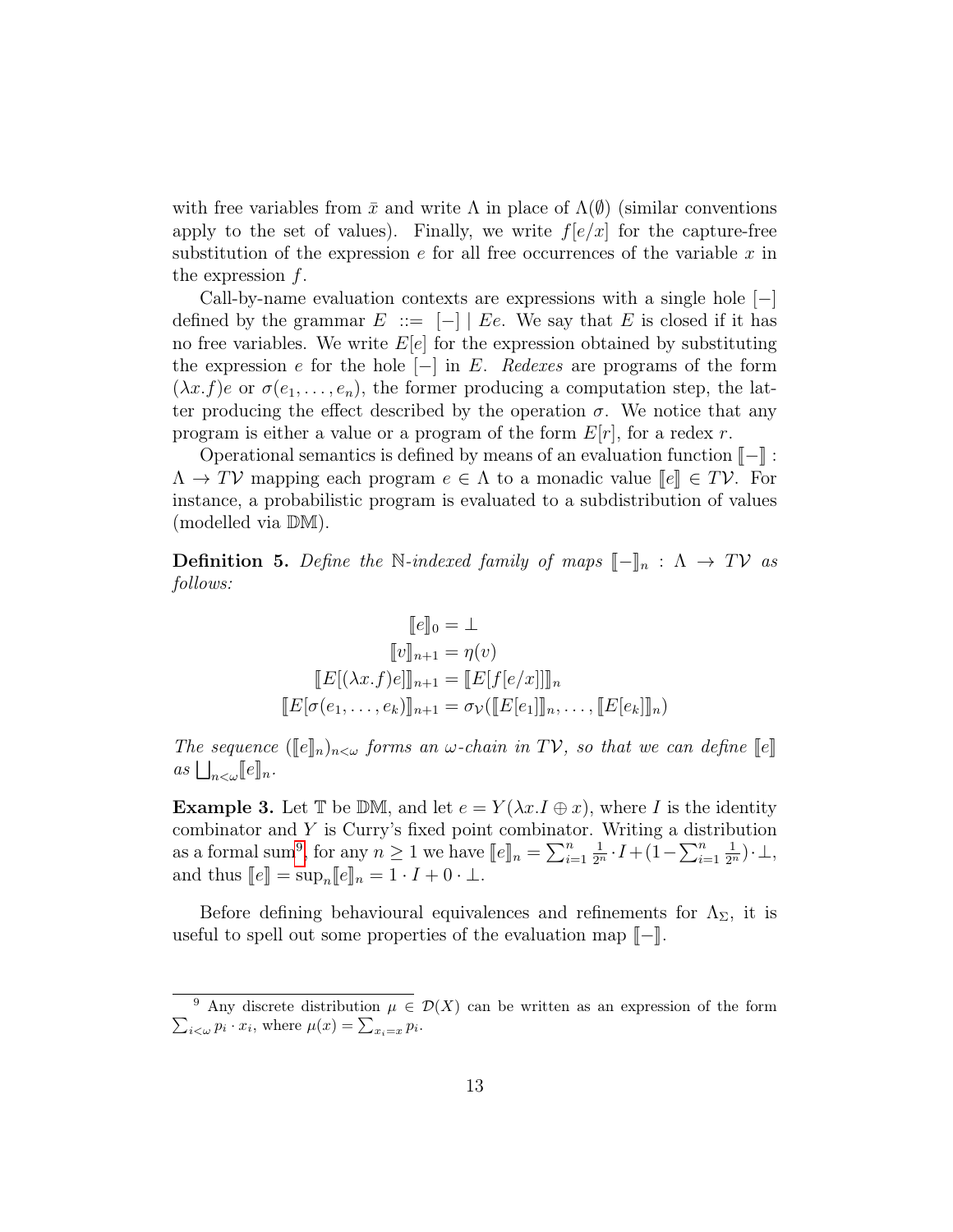Lemma 1. The following identities hold.

$$
\llbracket v \rrbracket = \eta(v)
$$

$$
\llbracket E[(\lambda x. e) f] \rrbracket = \llbracket E[e[f/x]] \rrbracket
$$

$$
\llbracket E[\sigma(e_1, \dots, e_k)] = \sigma_{\mathcal{V}}(\llbracket E[e_1] \rrbracket, \dots, \llbracket E[e_k] \rrbracket).
$$

*Proof.* Simply observe that since  $\sigma_V$  and  $\gg$ = are continuous then so is  $\llbracket - \rrbracket$ .  $\Box$ 

**Lemma 2.** For any program  $e$  and evaluation context  $E$ , we have:

$$
[[E[e]]_n \sqsubseteq [[e]]_n \gg=(v \mapsto [[E[v]]]_n) \qquad [[E[e]]]=[[e]] \gg=(v \mapsto [[E[v]]]).
$$

*Proof sketch.* The first inclusion can be easily proved by induction on  $n$ . For the second identity one shows by induction on n that for any  $n \geq 0$  $\llbracket e \rrbracket_n \gg = (v \mapsto \llbracket E[v] \rrbracket) \sqsubseteq \llbracket E[e] \rrbracket$  holds. As a consequence,  $\llbracket e \rrbracket \gg = (v \mapsto$  $[E[v]]] \subseteq [E[e]]$ . Since from the first inclusion (and Lemma 1) follows  $[E[e]] \sqsubset [e]] \gg (v \mapsto [E[v]])$  we conclude  $[E[e]] = [e] \gg (v \mapsto [E[v]])$ .  $\llbracket E[e] \rrbracket \subseteq \llbracket e \rrbracket \gg = (v \mapsto \llbracket E[v] \rrbracket)$  we conclude  $\llbracket E[e] \rrbracket = \llbracket e \rrbracket \gg = (v \mapsto \llbracket E[v] \rrbracket).$ 

#### 4. Program Refinement

In this section we define a general notion of observation on top of which we define several notions of program refinement, the latter being defined as relations between programs. In order to qualify as a notion of a program refinement, a relation  $\mathcal R$  needs to satisfy some minimal desiderata. Clearly, R must be a preorder. Furthermore, if  $e \mathcal{R} f$ , then the observable behaviour of f, which is given through our general notion of observation, must refine the observable behaviour of e. This property is known as preadequacy. Finally, R must respect the way programs are (syntactically) constructed, a property known as compatibility. Notice that relying on compatibility one can show the refinement  $C[e] \mathcal{R} C[f]$  compositionally, by proving  $e \mathcal{R} f$ . Summing up, we require program refinement relations to be preadequate precongruence relations.

Compatibility, however, requires to extend the notion of a program refinement to arbitrary expressions of the language. Indeed, dealing with a  $\lambda$ -abstraction  $\lambda x.e$  compositionally, requires to work with the *open* expression  $e$ . As a consequence, we work with relations on arbitrary expressions which we call open relations — rather than on programs only — which we refer to as closed relations (see (Pitts, 2011; Gordon, 1994; Lassen, 1998)).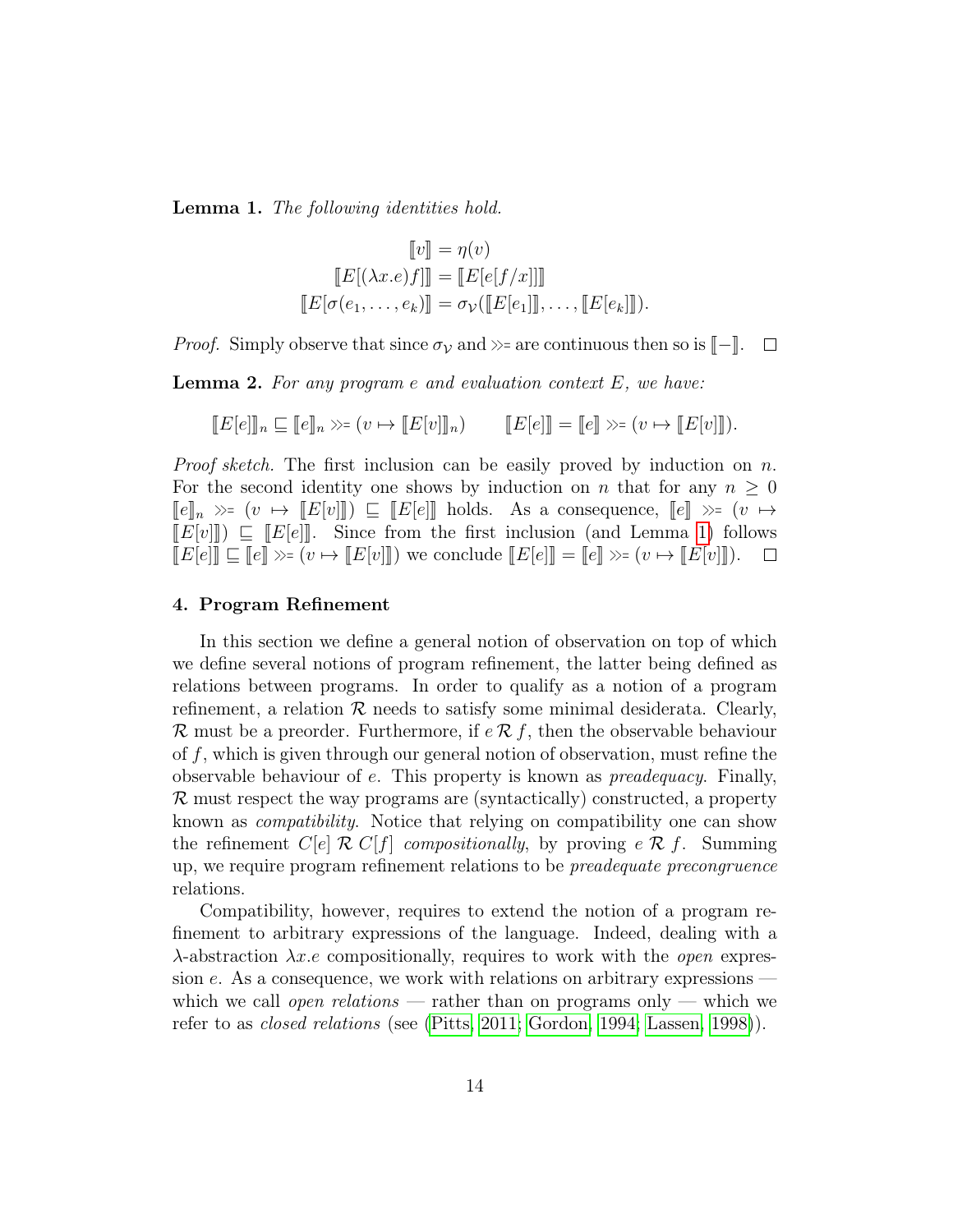**Definition 6.** An open relation is a set R of triples  $(\bar{x}, e, f)$ , where  $e, f \in$  $\Lambda(\bar{x})$ , which is closed under weakening, meaning that  $(\bar{x}, e, f) \in \mathcal{R}$  implies  $(\bar{x} \cup \{x\}, e, f) \in \mathcal{R}.$ 

We use the infix notation and write  $\bar{x} \vdash e \mathcal{R} f$  in place of  $(\bar{x}, e, f) \in \mathcal{R}$  and abbreviate  $\emptyset \vdash e \mathcal{R} f$  as  $e \mathcal{R} f$ . As a convention, when referring to *relations* we tacitly mean *open relations*. There is a canonical way to extend a closed relation to an open one.

**Definition 7.** The open extension of a closed relation  $\mathcal{R}$  is the open relation  $\mathcal{R}^{\circ}$  defined as follows:

$$
\bar{x} \vdash e \mathcal{R}^{\circ} f \iff \forall \bar{k} \in \Lambda.
$$
  $e[\bar{k}/\bar{x}] \mathcal{R} f[\bar{k}/\bar{x}].$ 

The notion of reflexivity, symmetry, and transitivity straightforwardly extends to open relations (see e.g. (Pitts, 2011)).

**Definition 8.** Let  $\mathcal{R}$  be an open relation. We say that  $\mathcal{R}$  is:

- 1. Compatible if it satisfies the clauses in Figure 1.
- 2. Substitutive if:

$$
\bar{x} \cup \{x\} \vdash e \mathcal{R} \; f \wedge \bar{x} \vdash g \; \mathcal{R} \; h \implies \bar{x} \vdash e[g/x] \; \mathcal{R} \; f[h/x].
$$

3. Closed under substitution if:

$$
\bar{x} \cup \{x\} \vdash e \mathcal{R} f \land k \in \Lambda(\bar{x}) \implies \bar{x} \vdash e[k/x] \mathcal{R} f[k/x].
$$

Notice that the open extension of a closed relation is always closed under substitution. If  $\mathcal R$  is a compatible preorder, we say that  $\mathcal R$  is a precongruence.

Having defined the notion of a precongruence relation, we now move to preadequacy. As already remarked, the latter builds on a suitable notion of observation. Intuitively, an observation is a function that takes an element in  $T\mathcal{V}$  representing the result of an effectful computation, and returns what we can observe of such a computation. Following standard practice, we assume that the observable part of a computation consists of the side effects happened during such a computation. As a consequence, the observable part of a computation is uniquely determined by the semantics of the (algebraic) operations involved.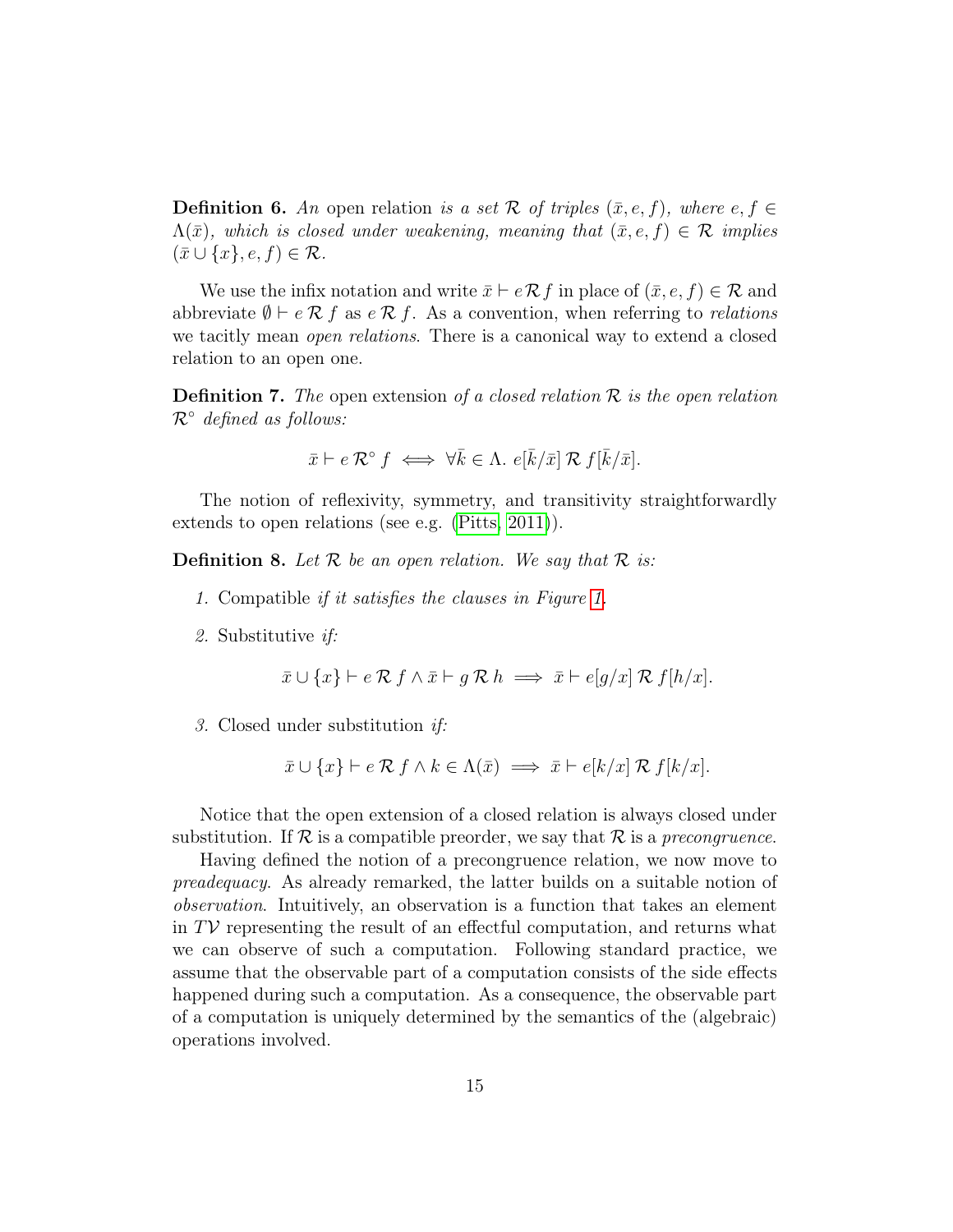$$
\overline{x} \vdash x \mathcal{R} x
$$
\n
$$
\frac{\overline{x} \cup \{x\} \vdash e \mathcal{R} f}{\overline{x} \vdash \lambda x. e \mathcal{R} \lambda x. f}
$$
\n
$$
\text{C-abs} \qquad \frac{\overline{x} \vdash e \mathcal{R} f \qquad \overline{x} \vdash g \mathcal{R} h}{\overline{x} \vdash eg \mathcal{R} fh}
$$
\n
$$
\frac{\overline{x} \vdash e_1 \mathcal{R} f_1 \ldots \overline{x} \vdash e_n \mathcal{R} f_n}{\overline{x} \vdash \sigma(e_1, \ldots, e_n) \mathcal{R} \sigma(f_1, \ldots, f_n)}
$$
\n
$$
\text{C-op}
$$

Figure 1: Compatibility clauses.

**Definition 9.** Let  $1 = \{*\}$  be the one element set and  $\mathbf{I}_X : X \to 1$  be the unique function mapping each element in  $X$  to  $*$ . Define the observation function ob :  $T V \to T1$  as  $T(V_V)$ . The map ob trivially extends to programs as  $ob(e) = ob(\llbracket e \rrbracket)$ .

**Proposition 1.** For all monadic values  $\varphi_1, \ldots, \varphi_n$ ,  $\omega$ -chain  $(\varphi_n)_{n \leq \omega}$  in TV, and value v, we have:

$$
ob(\bot) = \bot_{T(1)}
$$

$$
ob(\eta_{\mathcal{V}}(v)) = \eta_1(*)
$$

$$
ob(\sigma_{\mathcal{V}}(\varphi_1, \dots, \varphi_n)) = \sigma_1(ob(\varphi_1), \dots, ob(\varphi_n))
$$

$$
ob(\bigsqcup_{n < \omega} \varphi_n) = \bigsqcup_{n < \omega} ob(\varphi_n).
$$

*Proof.* We first observe that by the very definition of monad we have  $ob =$  $\gg=(\eta_1 \circ !)$ . As a consequence, we can rely on strictness and continuity of  $\gg$ = to prove the first and last identities above. The second identity follows by Definition 1, whereas the third one is a direct consequence of algebraicity of operation symbols.  $\Box$ 

We can now define an abstract notion of preadequacy.

**Definition 10.** An open relation  $\mathcal{R}$  is preadequate (with respect to ob) if  $\emptyset \vdash e \mathcal{R}$  f implies  $ob(e) \sqsubseteq ob(f)$ .

Having at our disposal the notion of a precongruence preadequate relation, we can introduce a canonical precongruence preadequate program refinement, namely Morris' contextual approximation (Morris, 1969).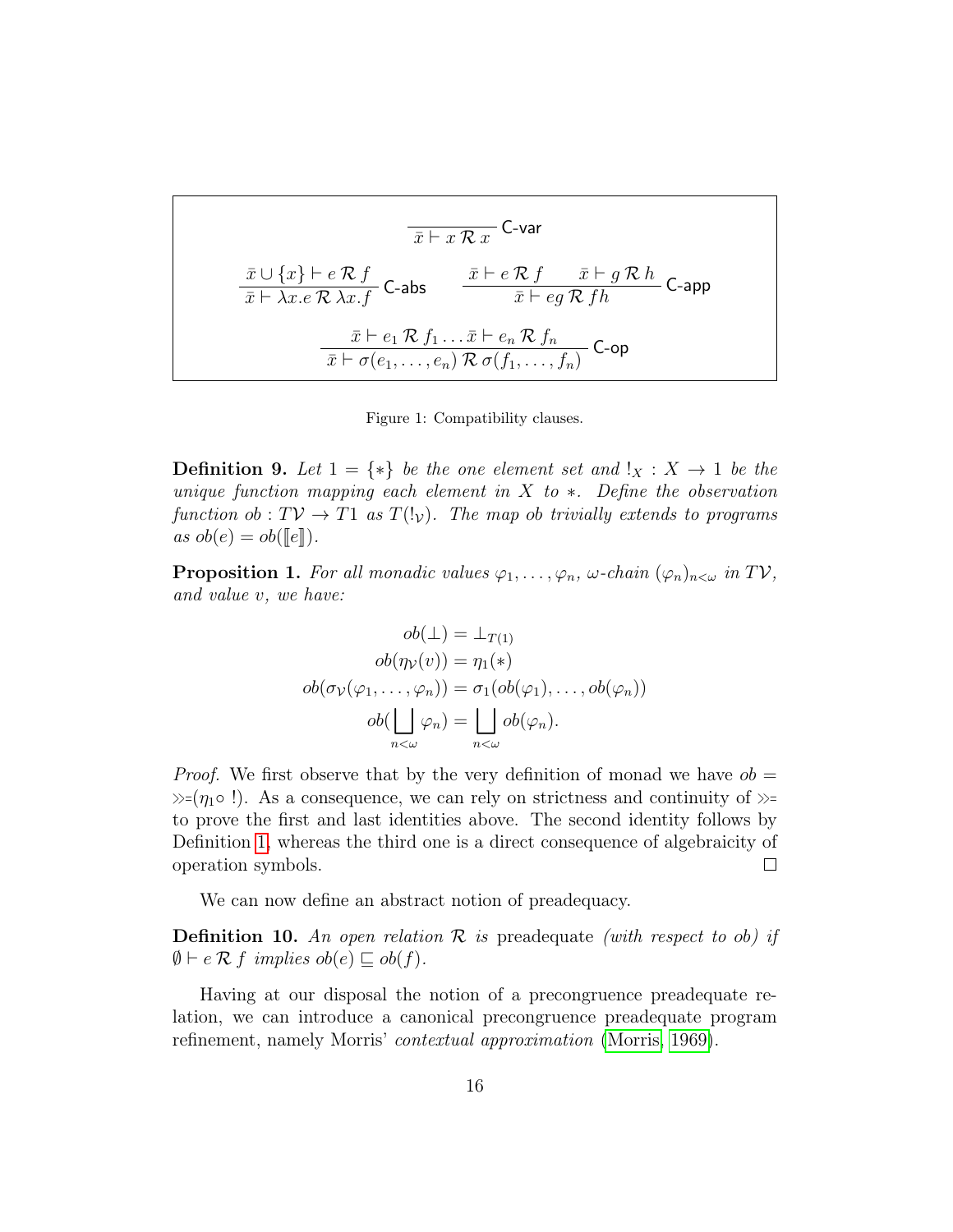Definition 11. Recall that contexts are syntax trees defined by the grammar:

$$
C \ ::= \ [-] \mid eC \mid Ce \mid \lambda x.C.
$$

As usual, we write  $C[e]$  for the result of replacing the hole  $[-]$  in C with the expression e. Given an expression e, we say that a context C closes e, if  $C[e]$ is a program. We denote the collection of such contexts as  $Cl(e)$ . The open relation  $\preceq^{ctx}$ , called contextual approximation, is thus defined:

$$
\bar{x} \vdash e \preceq^{ctx} f \iff \forall C \in Cl(e) \cap Cl(f). ob(C[e]) \sqsubseteq ob(C[f]).
$$

Remark 1. Notice that in Definition 11 contexts are defined as syntax trees (i.e. expressions not considered modulo renaming of bound variables), and not as expressions. That means that when substituting an expression  $e$  for the hole  $[-]$  in a context C, we cannot consider ordinary capture-avoiding substitution. For instance, for  $C = \lambda x$ .[-] we require  $C[x]$  to be  $\lambda x.x$  (i.e. to capture the free variable x), whereas our definition of substitution gives  $\lambda y.x$ . In order to be formally precise, we should then give an explicit definition of  $C[e]$ , as it is done in (Pitts, 2011). Another, elegant, possibility is to characterise  $\preceq^{ctx}$  as the largest compatible preadequate relation. In fact, under mild conditions on (algebraic) operations, it is easy to prove that the union of all compatible preadequate relations is itself preadequate and compatible, and thus the largest such relation (see (Dal Lago et al., 2017)).

- **Example 4.** 1. For the maybe monad we have  $ob : \mathcal{V}_\perp \to 1_\perp$  satisfying  $ob(just \ v) = just * (and thus \ ob(v) = just *)$  and  $ob(\bot) = \bot$ . Therefore,  $ob(e) = just * if and only e converges (notation e \psi).$  As a consequence,  $e \preceq^{ctx} f$  if and only if  $\forall C. C[e] \Downarrow \implies C[f] \Downarrow$ .
- 2. For the partial nondeterministic monad PM we have

$$
\mathcal{P}^{ne}(1_{\perp}) = \{\{\perp\}, \{just * \}, \{\perp, just *\}\}\
$$

so that  $ob(\perp) = {\perp}, ob({just v}) = {just *} (and thus ob(v) = {just *})$ and  $ob(e \sqcup f) = ob(e) \cup ob(f)$ . We thus have  $ob(e) \neq {\perp}$  if and only if e may converge, and  $\perp \notin ob(e)$  if and only if e must converge. As a consequence, according to the order defined in Example 2, we have  $ob(e) \sqsubset ob(f)$  if and only  $e \Downarrow \implies f \Downarrow$ .

3. For the partial distribution monad DM of Example 1 we first observe that  $\mathcal{D}(1_+) \cong [0,1]$ . It is then easy to see that we obtain  $ob(\perp) = 0$ ,  $ob(\delta(just \ v)) = 1$  (and thus  $ob(v) = 1$ ) and  $ob(e \text{ or } f) = ob(e) \oplus ob(f)$ .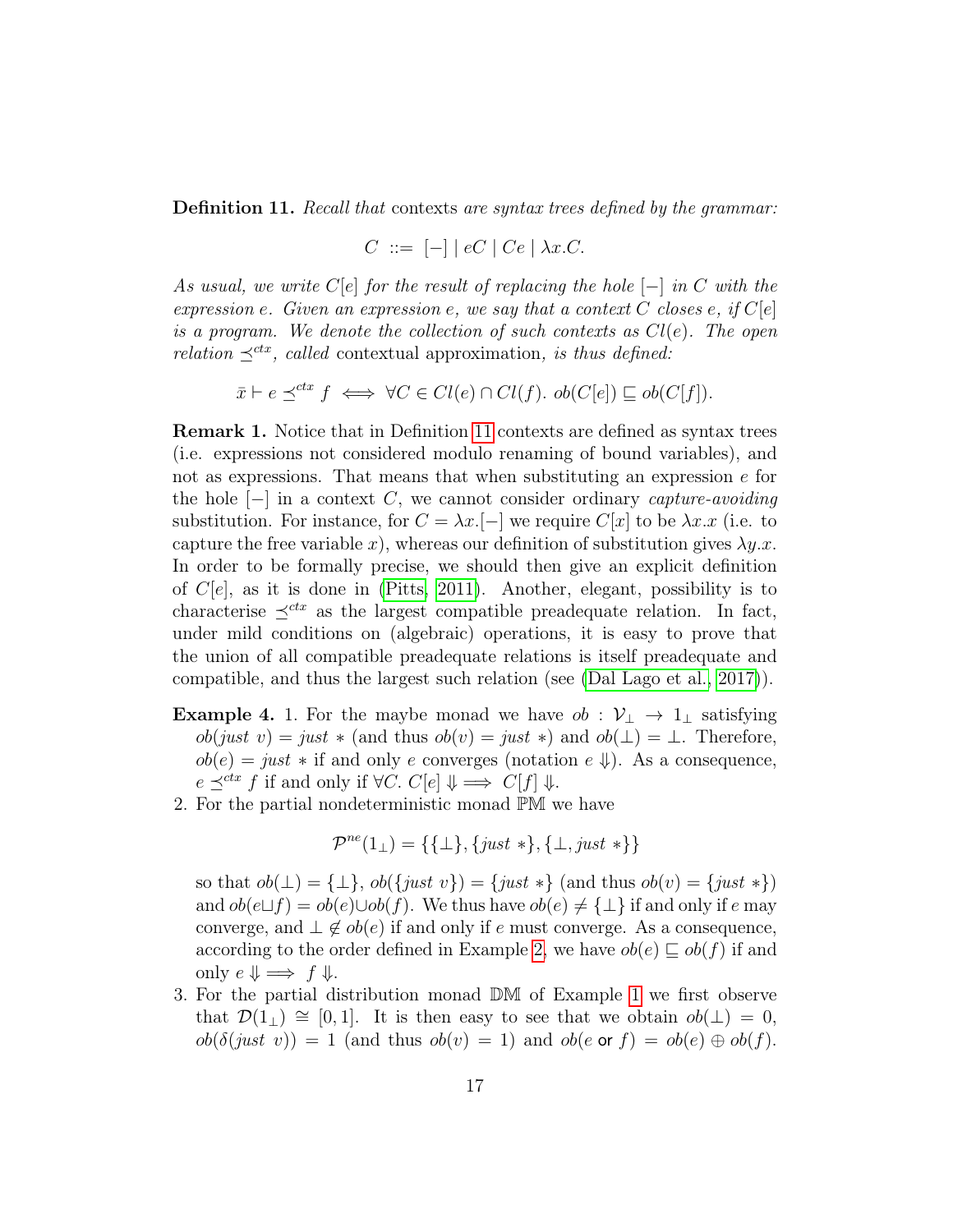We see that  $ob(e)$  gives the probability of convergence of e, meaning that  $e \prec^{ctx} f$  holds if and only if for any context C, the probability of converge of  $C[f]$  is an upper bound of the probability of convergence of  $C[e]$ .

As stated in Remark 1, contextual approximation enjoys several nice properties, notably it is the largest preadequate compatible relation. For instance, since the composition  $C_1[C_2[-]]$  of two contexts  $C_1, C_2$  is itself a context,  $\preceq^{ctx}$ is obviously compatible. Furthermore, since  $\subseteq$  is a preorder, then so is  $\preceq^{ctx}$ .

Before introducing applicative similarity, we define *CIU approximation* (Mason and Talcott, 1991), i.e. the restriction of contextual approximation to evaluation contexts.

**Definition 12.** The closed relation  $\preceq^{cu}$ , called CIU approximation is thus defined:

$$
e \preceq^{cu} f \iff \forall E. \ ob(E[e]) \sqsubseteq ob(E[f]),
$$

where E ranges over closed evaluation contexts. As usual, we can extend  $\preceq^{cu}$ to arbitrary expressions by taking its open extension.

It is immediate to see that since any evaluation context is of the form  $[-]e_1 \cdots e_n$ , for some programs  $e_1, \ldots, e_n$ , the relation  $\preceq^{cu}$  is a trace-like refinement which tests the applicative behaviour of programs against finite traces of the form  $e_1, \ldots, e_n$ .

#### 5. Applicative Similarity

In this section we define *effectful applicative similarity* and prove its equivalence with  $\prec^{ciu}$ . As already discussed in the introduction, at the very heart of our notion of effectful applicative similarity is the shift from the ordinary transition system of programs to the lifted transition system of 'monadic programs'. In order to qualify such a lifted system as an applicative system, according to the terminology of (Abramsky, 1990), we first need to lift the notion of an application from ordinary programs to monadic programs.

**Definition 13.** Let e be a program and  $\varphi \in TV$  be a monadic value. Define monadic application  $\varphi \cdot e \in TV$  as  $\varphi \gg (v \mapsto ||ve||)$ .

We immediately notice that  $\llbracket e f \rrbracket = \llbracket e \rrbracket \cdot f$ . Moreover, straightforward calculations give the following identities:

$$
\perp \cdot e = \perp, \ \ \eta(\lambda x.f) \cdot e = [[f[e/x]], \ \ \sigma_{\mathcal{V}}(\varphi_1, \ldots, \varphi_n) \cdot e = \sigma_{\mathcal{V}}(\varphi_1 \cdot e, \ldots, \varphi_n \cdot e).
$$

We can now define effectful applicative similarity.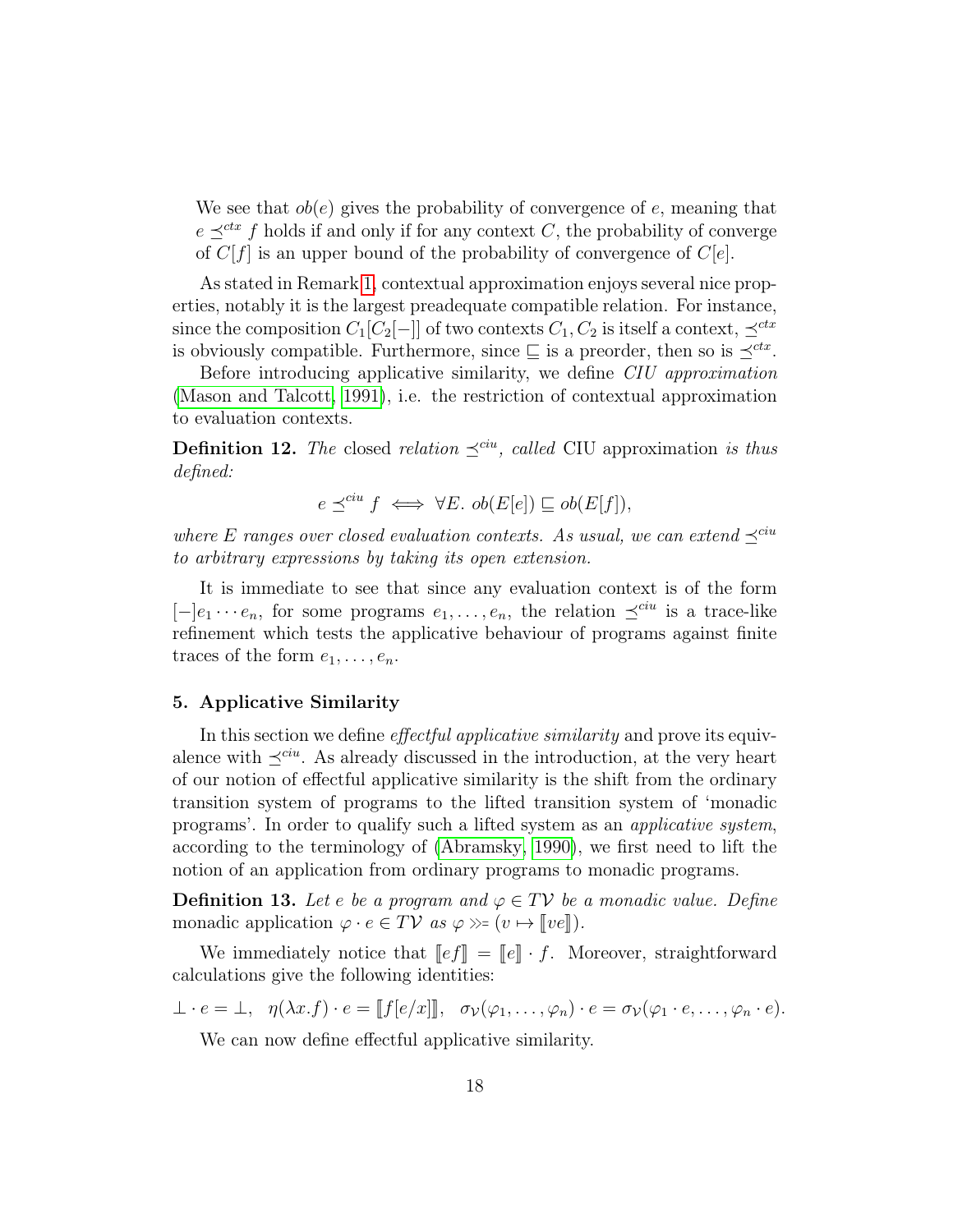**Definition 14.** A relation  $\mathcal{R} \subseteq TV \times TV$  is an effectful applicative simulation (hereafter applicative simulation) if  $\varphi \mathcal{R} \psi$  implies:

- 1.  $ob(\varphi) \sqsubset ob(\psi)$ .
- 2.  $\forall e \in \Lambda$ .  $\varphi \cdot e \mathcal{R} \psi \cdot e$ .

Applicative similarity  $\preceq^{app}$  is defined as the largest applicative simulation. We extend applicative similarity to programs as  $e \preceq^{app} f \iff \|e\| \preceq^{app} \|f\|.$ 

Notice that applicative similarity is well-defined since the defining clauses of applicative simulation in Definition 14 induce a monotone operator  $\Phi$  on the complete lattice  $2^{T(V)\times T(V)}$  of binary relations on monadic values. As a consequence, we can define applicative similarity as the greatest fixed point of Φ. Applicative similarity being defined coinductively, it comes with an associated coinduction principle:

$$
\varphi \mathcal{R} \psi \wedge (\mathcal{R} \text{ applicative simulation}) \implies \varphi \preceq^{app} \psi.
$$

Remark 2. Definition 14 gives the notion of an applicative simulation directly on monadic values, without explicitly defining the lifted transition system of monadic values (the transition system  $\mathbb{T}^*$  of the introduction). However, it is easy to see that we can lift the transition system of programs  $(ev: \Lambda \to TV, ap: \mathcal{V} \to \Lambda^{\Lambda})$ , where  $ev(e) = [e]$  and  $ap(\lambda x.f, e) = f[e/x]$ , to the system  $(e^{*\lambda x}.T\Lambda \to T\mathcal{V}$ ,  $ar^* \cdot T\mathcal{V} \to (T\Lambda)^{\Lambda}$ , where  $e^{i\theta}$ . the system  $(ev^*: T\Lambda \to TV, ap^*: TV \to (T\Lambda)^{\Lambda}),$  where<sup>10</sup>:

$$
ev^*(\xi) \triangleq \xi \gg ev
$$
  $ap^*(\varphi, e) = \varphi \gg ap(\_, e).$ 

Proposition 2. Applicative similarity is reflexive and transitive.

*Proof.* The proof is by coinduction. We immediately notice that  $\{(\varphi, \varphi) | \varphi \in$  $TV$  is an applicative simulation. Furthermore, we observe that if  $\mathcal R$  and  $\mathcal S$ are applicative simulations, then so is  $\mathcal{R}; \mathcal{S}$ . In fact,  $\varphi \mathcal{R} \psi$  and  $\psi \mathcal{S} \xi$  imply  $ob(\varphi) \sqsubseteq ob(\xi)$ , since  $\sqsubseteq$  is transitive. Additionally,  $\mathcal R$  and  $\mathcal S$  being applicative simulations, we have  $\varphi \cdot e \mathcal{R} \psi \cdot e$  and  $\psi \cdot e \mathcal{S} \xi \cdot e$ , and thus  $\varphi \cdot e \left( \mathcal{R}; \mathcal{S} \right) \xi \cdot e$ ,  $\Box$ for any  $e \in \Lambda$ .

 $10$  From a categorical perspective, our definition of lifting relies on the fact that any monad on the category Set is strong. That means that for every monad  $\mathbb{T} = \langle T, \eta, \rangle \rangle = \rangle$  on Set we can regard  $\gg$ = as lifting any function  $f : X \times Y \to TZ$  to  $\gg f : X \times TY \to TZ$ .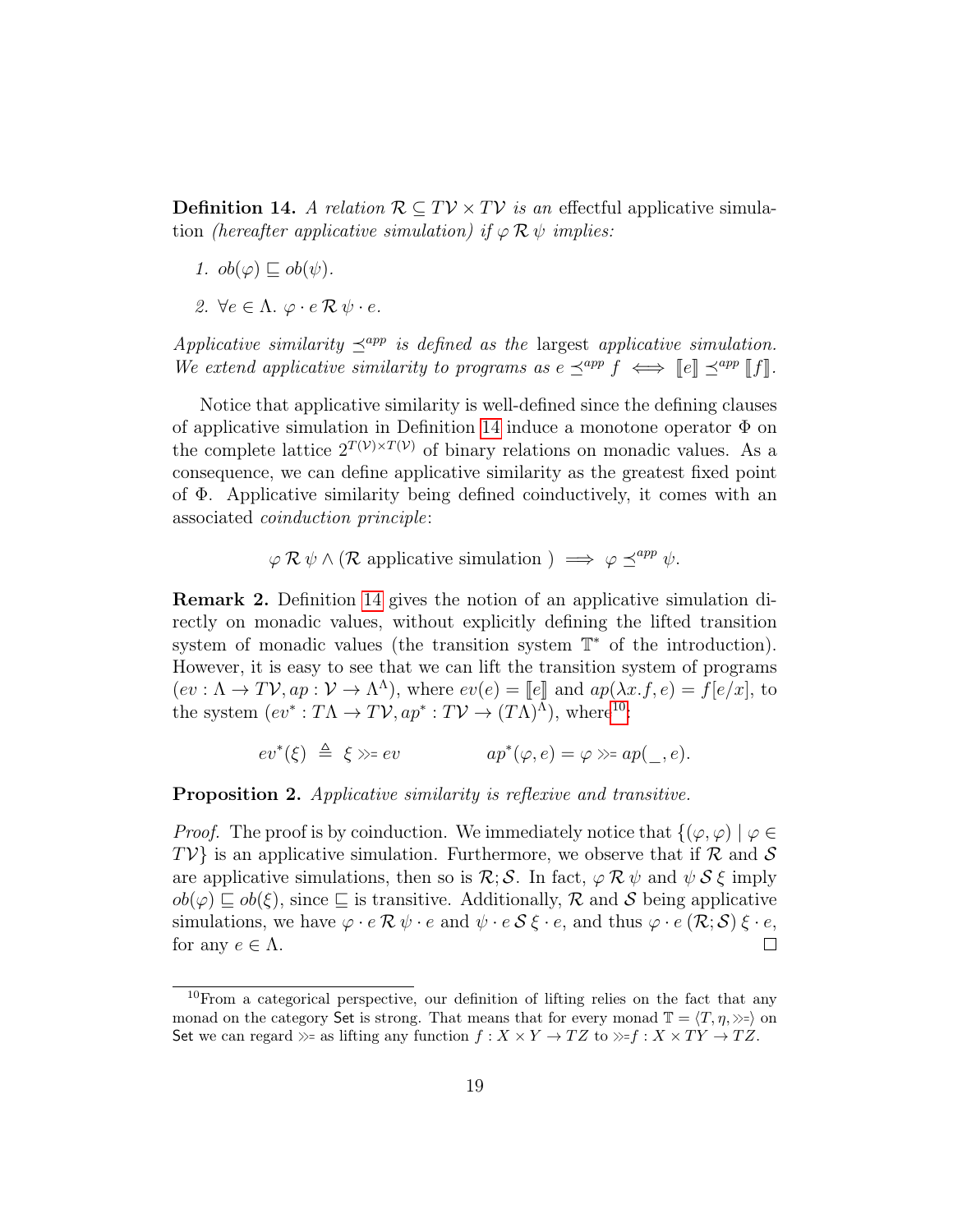We now prove the first of our main results, namely that  $\preceq^{app}$  is a trace-like refinement, which actually coincides with  $\preceq^{ciu}$ . Such a result gives a coinductive characterisation of  $\preceq^{cu}$ , which allows one to prove program refinement relying on both the induction and coinduction proof principle.

**Theorem 2.**  $\preceq^{app} = \preceq^{ciu}$  and  $(\preceq^{app})^{\circ} = (\preceq^{ciu})^{\circ}$ .

*Proof.* To see that  $\preceq^{app} \subseteq \preceq^{ciu}$  notice that, by the very definition of applicative simulation,  $e \preceq^{app} f$  implies  $\forall k \in \Lambda$ .  $ek \preceq^{app} fk$ . As a consequence, for any evaluation context  $E = [-\bar{k}$  we have  $e \preceq^{app} f$  implies  $E[e] \preceq^{app} E[f],$ and thus  $ob(E[e]) \sqsubseteq ob(E[f])$ . Conversely, we prove  $\preceq^{cu} \subseteq \preceq^{app}$  by coinduction, showing that  $\mathcal{R} \triangleq \{([\![e]\!]\cdot \bar{k}, [\![f]\!]\cdot \bar{k}) \mid e \preceq^{cu} f, \bar{k} \in \Lambda \}$  is an applicative<br>simulation. Clearly  $\mathcal{P}$  is closed under the lifting of application. Furthermore, simulation. Clearly  $R$  is closed under the lifting of application. Furthermore, we see that  $ob([\![e]\!] \cdot \bar{k}) \sqsubseteq ob([\![f]\!] \cdot \bar{k})$ , since  $[\![e]\!] \cdot \bar{k} = [\![e\bar{k}]\!]$ ,  $[\![f]\!] \cdot \bar{k} = [\![f\bar{k}]\!]$ , and  $e \preceq^{cu} f$ . Since  $\preceq^{app} = \preceq^{cu}$  we obviously have  $(\preceq^{app})^{\circ} = (\preceq^{cu})^{\circ}$ .

Example 5. Recall that according to standard applicative similarity a program of the form  $(\lambda x.f) \sqcup (\lambda x.f)$  does not simulate  $\lambda x.f \sqcup g$ . We now prove that this is not the case for  $\preceq^{app}$  as defined in Definition 14. Actually, we can even strengthen such a result showing that for any operation symbol such that  $\eta(*) \sqsubseteq \sigma_1(\eta(*), \ldots, \eta(*))$  (lambda) abstraction distributes over  $\sigma$ , i.e.  $\lambda x.\sigma(e_1,\ldots,e_n) \preceq^{app} \sigma(\lambda x.e_1,\ldots,\lambda x.e_n)$ . To see that it is sufficient to observe that the relation

$$
\mathcal{R} = \{(\eta(\lambda x. \sigma(e_1, \ldots, e_n)), \eta(\sigma(\lambda x. e_1, \ldots, \lambda x. e_n)))\} \cup \{(\varphi, \varphi) \mid \varphi \in T\mathcal{V}\}\
$$

is an applicative simulation. The clause on  $ob$  follows by hypothesis on  $\sigma$ , whereas for the clause on monadic application we simply notice that

$$
[\![\lambda x.\sigma(e_1,\ldots,e_n)]\!]\cdot k = \sigma_{\mathcal{V}}([\![e_1[k/x]]\!],\ldots,[\![e_n[k/x]]\!]) = [\![\sigma(\lambda x.e_1,\ldots,\lambda x.e_n)]\!]\cdot k.
$$

Finally, a similar argument shows that if  $\sigma_1(\eta(*), \ldots, \eta(*) \subseteq \eta(*)$ , then  $\sigma(\lambda x.e_1, \ldots, \lambda x.e_n) \preceq^{app} \lambda x.\sigma(e_1, \ldots, e_n)$ . Such a condition holds both for the powerset and the distribution monads with the operations in Example 1, but fails for the output monad with the print operation.

Up to this point we have introduced three notions of behavioural refinement: contextual approximation  $\prec^{ctx}$ , CIU approximation  $\prec^{ciu}$ , and applicative similarity  $\prec^{app}$ . The former has been shown to be a precongruence, i.e. a compatible preorder, whereas the latter two to coincide and to be preorders. In the next section we show that (the open extensions of)  $\preceq^{cu}$  and  $\preceq^{app}$  are precongruences too, and that  $\preceq^{ctx}$ ,  $(\preceq^{ciu})^{\circ}$ , and  $(\preceq^{app})^{\circ}$  coincide.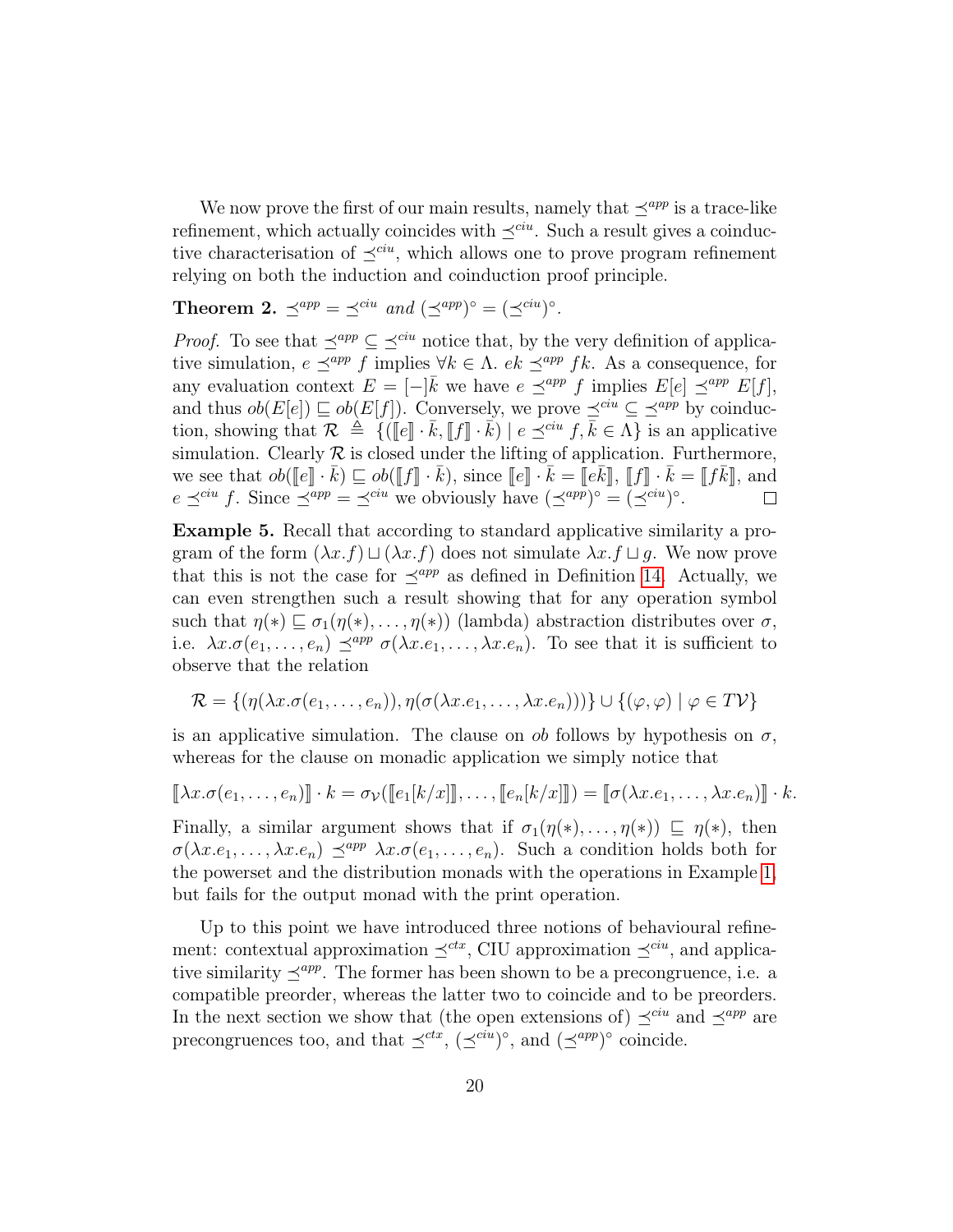#### 6. A CIU Theorem

In this section we prove a CIU theorem (Theorem 3) stating that (the open extension of)  $\preceq^{cu}$  coincides with  $\preceq^{ctx}$ . In virtue of Theorem 2 we will also obtain the equivalence between (the open extension of)  $\preceq^{app}$  and  $\preceq^{ctx}$ , meaning that the former is fully abstract with respect to the latter. Our proof of Theorem 3 follows (Pitts, 2011) and it is based on a variation of Howe's technique (Howe, 1996), the standard relational construction to prove compatibility of applicative similarity. For readability, in the rest of this section we write  $\preceq$  in place of  $\preceq^{cu}$ .

The main idea behind Howe's technique is to extend  $\preceq$  to an open relation  $\preceq^H$  that is compatible and substitutive by construction. As a consequence, in order to prove that  $\preceq^{\circ}$  is compatible, it is sufficient to prove  $\preceq^{\circ} = \preceq^H$ . Proving the inclusion  $\preceq^{\circ} \subseteq \preceq^H$  is rather straightforward, whereas the other inclusion requires more effort.

**Definition 15.** Given an open relation R, the Howe extension  $\mathcal{R}^H$  of R is inductively defined by the rules in Figure 2. The Howe extension of a closed relation  $\mathcal R$  is defined as  $(\mathcal R^\circ)^H$ .

$$
\frac{\bar{x} \vdash x \mathcal{R} e}{\bar{x} \vdash x \mathcal{R}^H e} \mathsf{H}\text{-var}
$$
\n
$$
\frac{\bar{x} \cup \{x\} \vdash e \mathcal{R}^H g \qquad \bar{x} \vdash \lambda x. g \mathcal{R} f \qquad x \notin \bar{x}}{\bar{x} \vdash \lambda x. e \mathcal{R}^H f} \mathsf{H}\text{-abs}
$$
\n
$$
\frac{\bar{x} \vdash e \mathcal{R}^H k \qquad \bar{x} \vdash g \mathcal{R}^H h \qquad \bar{x} \vdash kh \mathcal{R} f}{\bar{x} \vdash eg \mathcal{R}^H f}
$$
\n
$$
\frac{\bar{x} \vdash e_i \mathcal{R}^H f_i \qquad \bar{x} \vdash \sigma(f_1, \dots, f_n) \mathcal{R} g}{\bar{x} \vdash \sigma(e_1, \dots, e_n) \mathcal{R}^H g} \mathsf{H}\text{-op}
$$

Figure 2: Howe extension.

When unambiguous, we will write  $\mathcal{R}^H$  in place of  $(\mathcal{R}^{\circ})^H$  for a closed relation  $R$ . The following result states some useful properties of Howe extension. The proof is standard and can be found in e.g. (Dal Lago et al., 2014).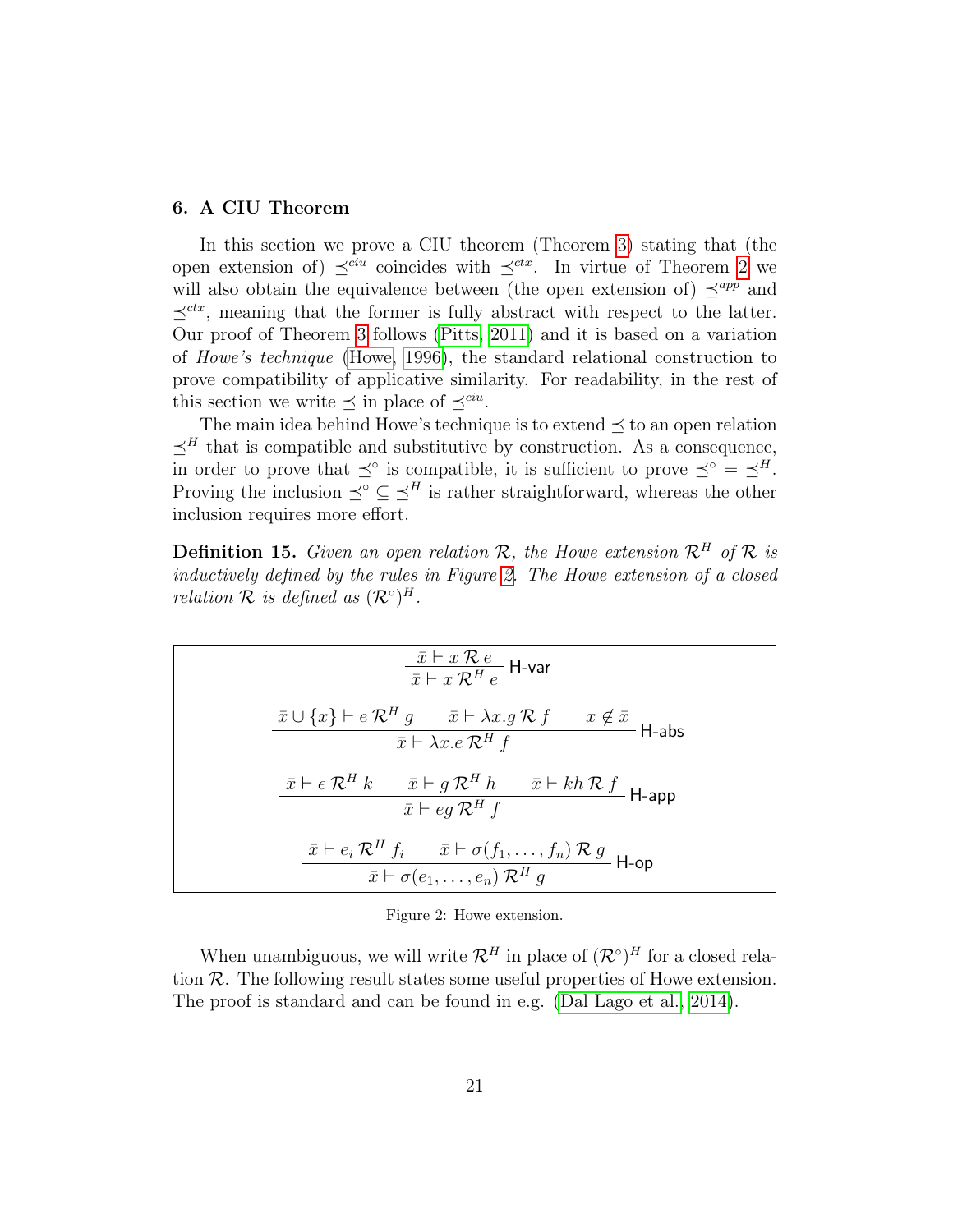**Lemma 3.** Let  $\mathcal{R}$  be a preorder closed under substitution. Then  $\mathcal{R}^H$  is a compatible, reflexive, and substitutive open relation such that  $\mathcal{R}^H$ ;  $\mathcal{R} \subseteq \mathcal{R}^H$ and  $\mathcal{R} \subseteq \mathcal{R}^H$ .

Since  $\leq$  is a preorder, and thus  $\leq^{\circ}$  is a preorder closed under substitution, by Lemma 3  $(\preceq)^H$  is a compatible and substitutive open relation containing  $\prec$ . Before proving Theorem 3, we need to extend Howe's construction to evaluation contexts.

**Definition 16.** Given an open relation  $\mathcal{R}$ , the Howe extension  $\mathcal{R}_{\mathsf{E}}^H$  of  $\mathcal{R}$  to (closed) evaluation contexts is defined in Figure 3.

$$
\frac{\mathbb{I}[\neg] \mathcal{R}^H_{\mathsf{E}}[\neg] \mathsf{E}\neg nil}{\left[-\right] \mathcal{R}^H_{\mathsf{E}}[\neg]} \qquad \frac{\emptyset \vdash e \mathcal{R}^H f \qquad E \mathcal{R}^H_{\mathsf{E}} F}{E e \mathcal{R}^H_{\mathsf{E}} F f} \mathsf{E}\neg app
$$

Figure 3: Howe extension: evaluation contexts.

**Lemma 4.** Let  $\mathcal{R}$  be a reflexive open relation. Then:

$$
\frac{E \mathcal{R}^H_{\mathsf{E}} F}{\bar{x} \vdash E[e] \mathcal{R}^H F[f]}
$$

*Proof.* A straightforward induction on the derivation of  $E R_{\text{E}}^H F$ .

 $\Box$ 

**Lemma 5.** If  $E[e] \preceq^H f$ , then there exist an evaluation context F and a term g such that  $E \preceq_E^H F$ ,  $e \preceq_H^H g$ , and  $F[g] \preceq f$ .

*Proof.* We proceed by induction on E. If  $E = [-]$ , then we take  $F = [-]$ and  $q = f$ . The thesis follows since  $\prec$  is reflexive. If E is of the form  $Gk$ , then  $G[e]k \preceq^H f$  must be the conclusion of an instance of rule H-app. As a consequence, we have  $G[e] \preceq^H c$ ,  $k \preceq^H h$ , and  $ch \preceq f$ . By induction hypothesis, from  $G[e] \preceq^H c$  we obtain an evaluation context H and a term g such that  $G \preceq^H_{\mathsf{E}} H$ ,  $e \preceq^H g$ , and  $H[g] \preceq c$ . From the latter we infer  $H[g]h \preceq ch$ , and thus  $H[g]h \preceq f$ , since  $ch \preceq f$  and  $\preceq$  is transitive. From  $k \preceq^H h$  and  $G \preceq^H_E H$  we infer  $Gk \preceq^H_E Hh$ . We are done by taking  $F \equiv Hh$ .  $\Box$ 

The main technical part of the Howe's method is the so-called Key Lemma.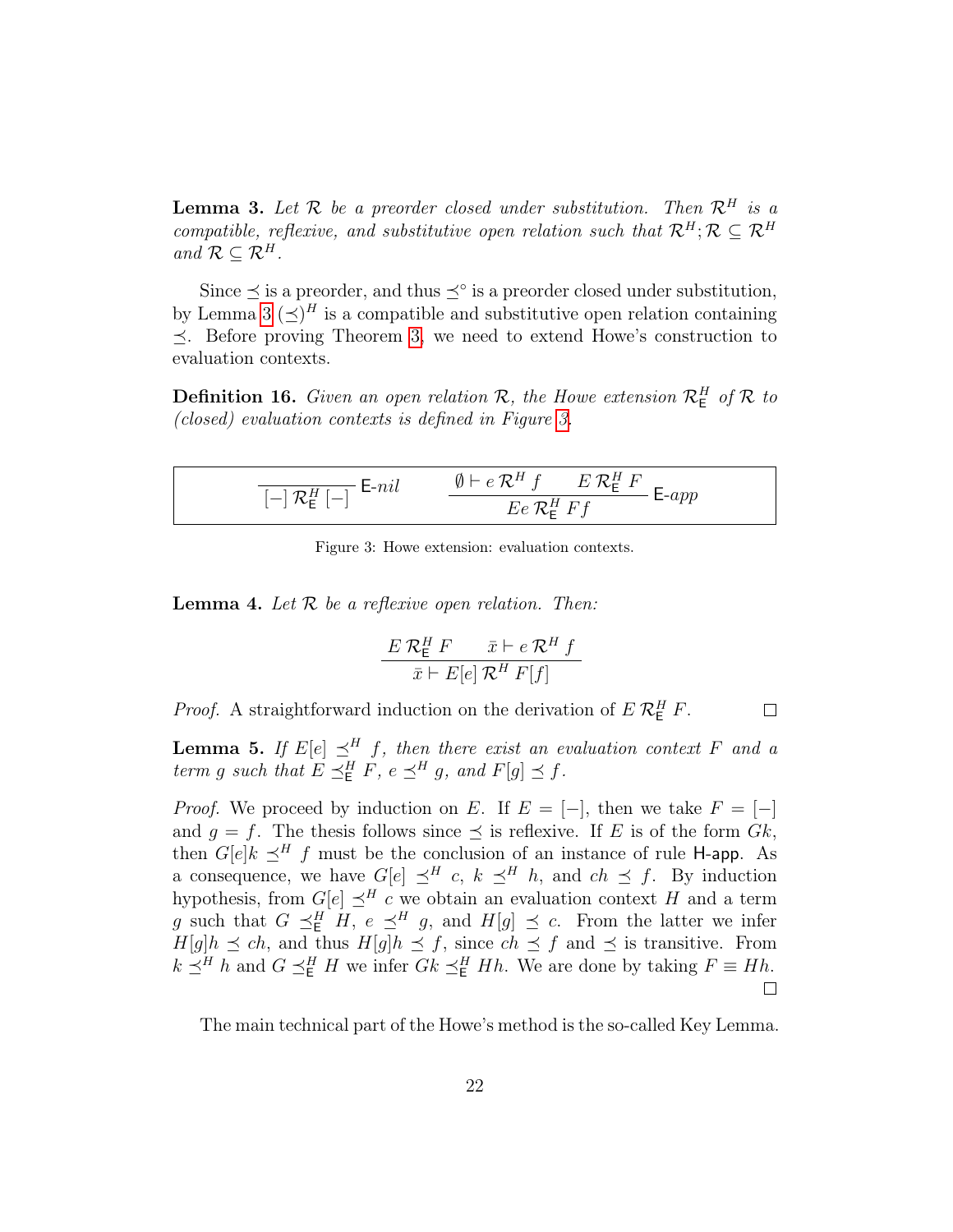**Lemma 6** (Key Lemma). For all (closed) evaluation contexts  $E, F$  and programs e, f, if  $E \preceq_E^H F$  and  $e \preceq_H^H f$ , then  $ob(E[e]) \sqsubseteq ob(F[f])$ .

*Proof.* Since *ob* is continuous and  $[[E[e]]] = \bigsqcup_{n < \omega} [[E[e]]]_n$  to prove the thesis it is sufficient to prove: it is sufficient to prove:

$$
\forall n < \omega. \ ob(\llbracket E[e] \rrbracket_n) \sqsubseteq ob(\llbracket F[f] \rrbracket).
$$

We proceed by induction on n. The case for  $n = 0$  is trivial. Let  $n > 0$  and suppose the thesis holds for any  $m < n$ . We proceed by case analysis on e.

**Case 1.** Suppose e is a value  $\lambda x.k$ . Since  $e \preceq^H f$ , the latter must be the conclusion of an inference of the form

$$
\frac{\{x\} \vdash k \preceq^H h \qquad \lambda x.h \preceq f}{\lambda x.k \preceq^H f} \text{ H-abs}
$$

We now proceed by case analysis on E. If  $E \equiv [-]$ , then  $F \equiv [-]$  too, since  $E \preceq_E^H F$ . By Proposition 1 we have:

$$
ob([\![e]\!]_n) = ob(\eta(\lambda x.k)) = \eta_1(*) = ob(\eta(\lambda x.h)) \sqsubseteq ob([\![f]\!]),
$$

since  $\lambda x.h \leq f$ . If E is of the form  $[-]q\bar{q}$ , then F must be of the form  $[-]c\bar{c}$  with  $g \preceq^H c$  and  $\bar{g} \preceq^H \bar{c}$ . Moreover, we have:

$$
[[E[e]]n = [[(\lambda x.k)g\bar{g}]n = [[k[g/x]\bar{g}]n-1.
$$

From  $\{x\} \vdash k \preceq^H h$  and  $g \preceq^H c$  we infer, by substitutivity,  $k[g/x] \preceq^H$  $h[c/x]$ . The latter, together with  $\bar{g} \preceq^H \bar{c}$ , gives  $k[g/x]\bar{g} \preceq^H h[c/x]\bar{c}$ . We can now apply the induction hypothesis obtaining

$$
ob([\![k[g/x]\!] \bar{g}]\!]_{n-1}) \sqsubseteq ob([\![h[c/x]\!] \bar{c}]\!]) = ob([\![(\lambda x.h)c\bar{c}]\!]).
$$

We can now conclude the thesis since  $\lambda x.h \leq f$  implies  $(\lambda x.h)c\bar{c} \leq f c\bar{c}$ .

**Case 2.** Suppose e is of the form  $G[(\lambda x.k)g]$ . By Lemma 5, from  $G[(\lambda x.k)g] \preceq^H$  $f$  we obtain the existence of an evaluation context  $H$  and a term  $h$ such that  $G \preceq^H_{\mathsf{E}} H$ ,  $(\lambda x.k)g \preceq^H h$ , and  $H[h] \preceq f$ . In particular,  $(\lambda x. k)g \preceq^H h$  must be the conclusion of an inference of the form: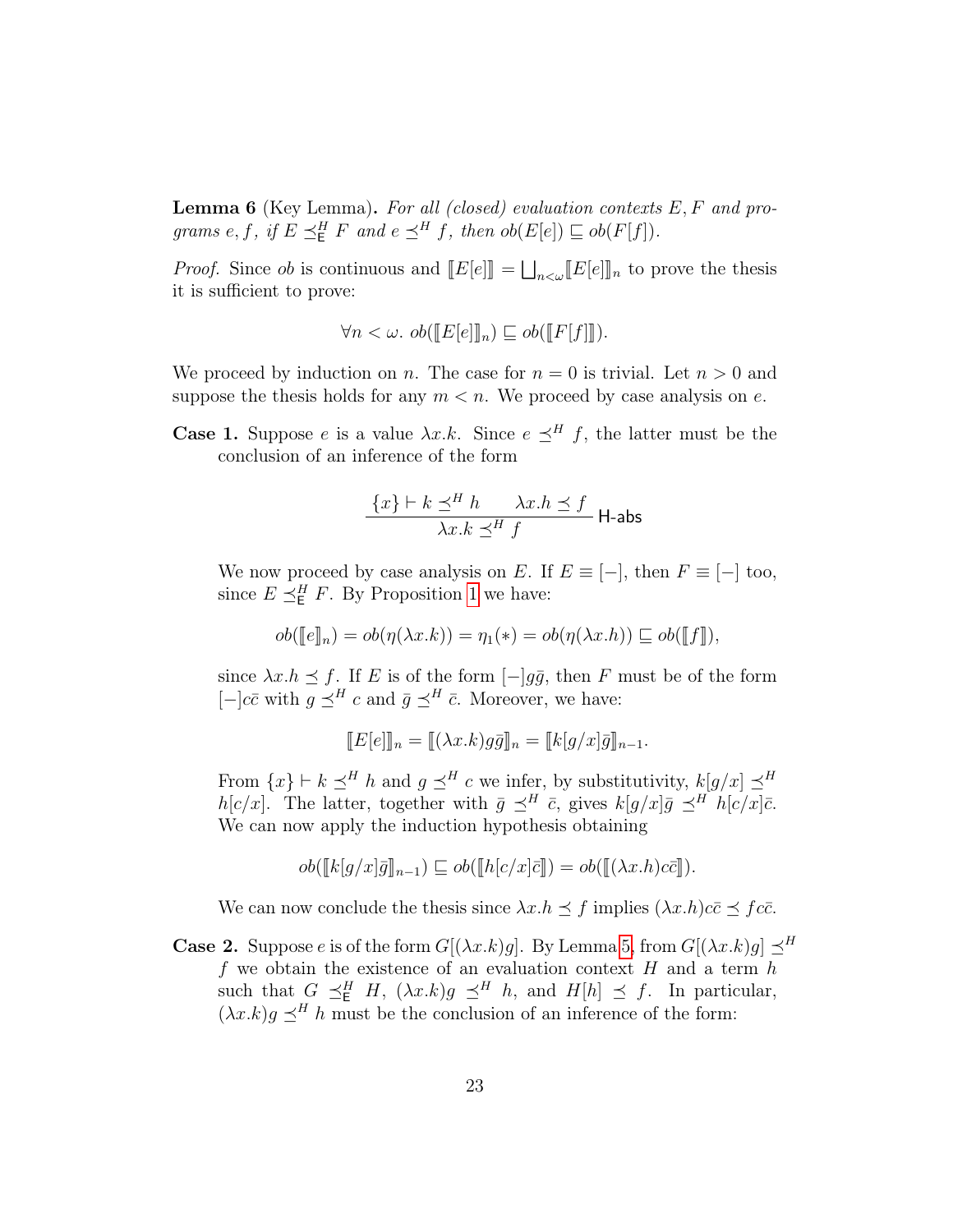$$
\frac{\{x\} \vdash k \preceq^H c \quad \lambda x.c \preceq d}{\lambda x.k \preceq^H d} \mathsf{H}\text{-abs} \quad g \preceq^H b \quad db \preceq h}{(\lambda x.k)g \preceq^H h} \mathsf{H}\text{-app}
$$

As a consequence, by substitutivity we obtain  $k[g/x] \preceq^H c[b/x]$ . Since  $E \preceq_{\mathsf{E}}^H F$  and  $G \preceq_{\mathsf{E}}^H H$  imply  $E[G[-]] \preceq_{\mathsf{E}}^H F[H[-]]$  we can apply the induction hypothesis, obtaining:

$$
ob(\llbracket E[G[(\lambda x.k)g]] \rrbracket_n) = ob(\llbracket E[G[k[g/x]] \rrbracket_{n-1})
$$

$$
\sqsubseteq ob(\llbracket F[H[c[b/x]] \rrbracket))
$$

$$
= ob(\llbracket F[H[(\lambda x.c)b]] \rrbracket))
$$

$$
\sqsubseteq ob(\llbracket F[H[db]] \rrbracket))
$$

$$
\sqsubseteq ob(\llbracket F[H[h]] \rrbracket)
$$

$$
\sqsubseteq ob(\llbracket F[H[h]] \rrbracket).
$$

In the last inequality we have have used the following implications:

 $\lambda x.c \prec d \implies (\lambda x.c)b \prec db \implies F[H[(\lambda x.c)b]] \prec F[H[db]]$ 

and similarity for  $db \preceq h$  and  $H[h] \preceq f$ .

**Case 3.** Suppose e is of the form  $G[\sigma(c_1, \ldots, c_k)]$ . We proceed exactly as in case 2. From  $G[\sigma(c_1, \ldots, c_k)] \preceq^H f$  by Lemma 5 we obtain an evaluation context H and a term d such that  $H[d] \preceq f, G \preceq^H_E H$ , and  $\sigma(c_1, \ldots, c_k) \preceq^H d$ . The latter must be the conclusion of an inference of the form:

$$
\frac{c_i \preceq^H b_i \qquad \sigma(b_1, \ldots, b_k) \preceq d}{\sigma(c_1, \ldots, c_k) \preceq^H d} \mathsf{H}\text{-op}
$$

As in previous case we observe that  $E \preceq_{\mathsf{E}}^H F$  and  $G \preceq_{\mathsf{E}}^H H$  imply  $E[G[-]] \preceq^H_E F[H[-]]$ . Reasoning as above we can now apply the induction hypothesis, obtaining:

$$
ob(\llbracket E[G[\sigma(c_1,\ldots,c_k)]\rrbracket)_n) = \sigma_1(ob(\llbracket E[G[c_1]\rrbracket]_{n-1}),\ldots,ob(\llbracket E[G[c_k]\rrbracket]_{n-1}))
$$
  
\n
$$
\subseteq \sigma_1(ob(\llbracket F[H[b_1]\rrbracket]),\ldots,ob(\llbracket F[H[b_k]\rrbracket)))
$$
  
\n
$$
= ob(\llbracket F[H[\sigma(b_1,\ldots,b_k)]\rrbracket))
$$
  
\n
$$
\subseteq ob(\llbracket F[H[d]\rrbracket])
$$
  
\n
$$
\subseteq ob(\llbracket F[H[d]\rrbracket]).
$$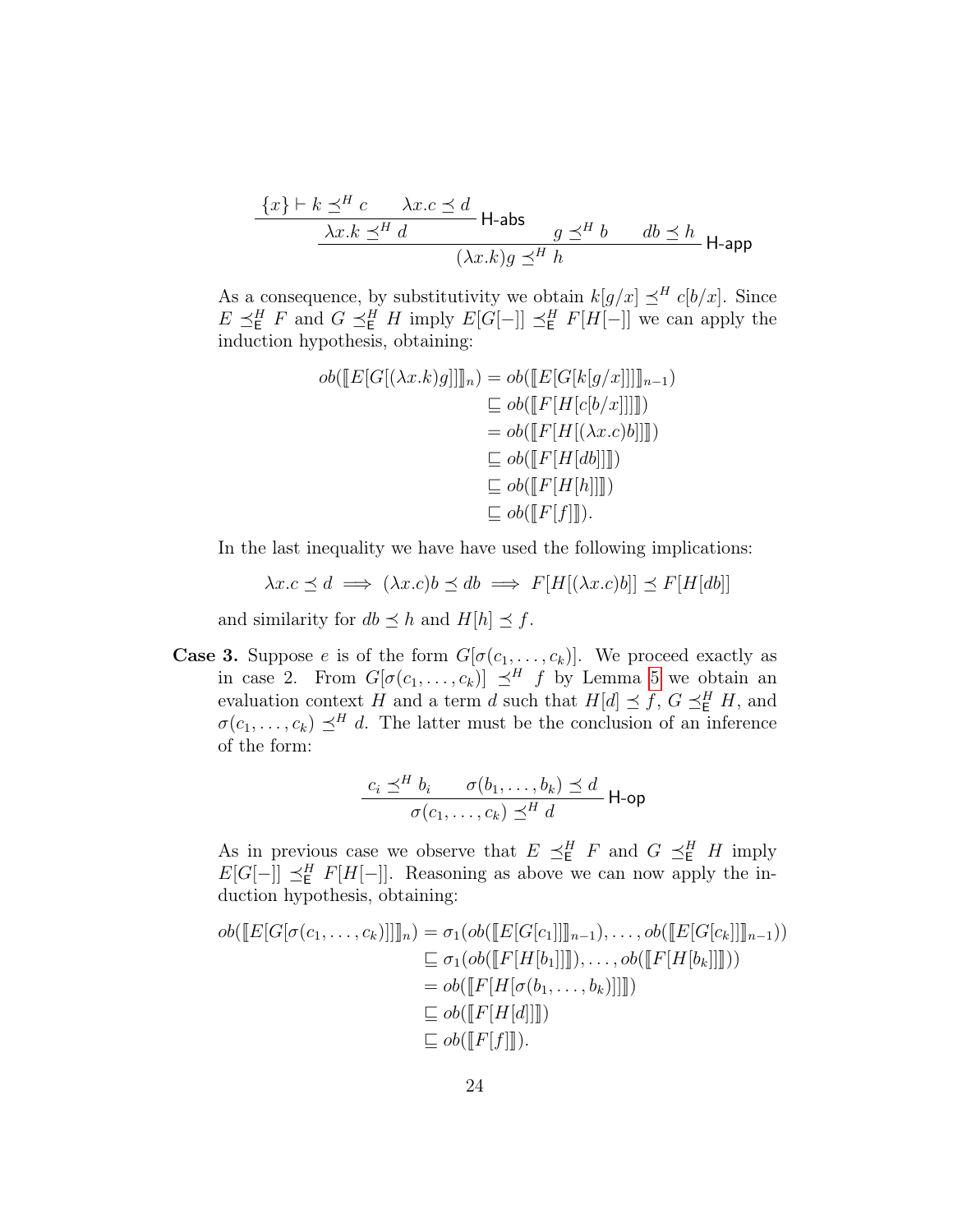Theorem 3 (CIU).  $\preceq^{\circ} = \preceq^{ctx}$ .

*Proof.* To prove compatibility of  $\preceq$  it is sufficient to show that  $\preceq^H$  restricted to programs coincide with  $\preceq$ . The latter amounts to show that  $\emptyset \vdash e \preceq^H f$ implies  $ob(E[e]) \subseteq ob(E[f])$ , for any evaluation context E. This directly follows from Key Lemma, since  $E \preceq_E^H E$  always holds. Since  $\preceq^{\circ}$  is obviously preadequate, we see that  $\preceq^{\circ} \subseteq \preceq^{ctx}$ . Since  $\preceq^{ctx} \subseteq \preceq^{\circ}$  trivially holds, we conclude  $\preceq^{\circ} = \preceq^{ctx}$ .  $\Box$ 

**Corollary 1** (Full abstraction).  $(\preceq^{ciu})^{\circ} = \preceq^{ctx} = (\preceq^{app})^{\circ}$ .

We conclude this section observing that applicative similarity, contextual approximation, and CIU approximation being trace-like refinement, we can straightforwardly extend Corollary 1 to their symmetric counterparts.

Corollary 2. Define applicative bisimilarity  $\approx^{app}$ , contextual equivalence  $\simeq^{ctx}$ , and CIU equivalence  $\simeq^{ciu}$  as  $\preceq^{app} \cap (\preceq^{app})^{-1}$ ,  $\preceq^{ctx} \cap (\preceq^{ctx})^{-1}$ , and  $\preceq^{cu} \cap (\preceq^{cu})^{-1}$ , respectively, where  $\mathcal{R}^{-1}$  denotes the converse of  $\mathcal{R}$ . Then,  $(\simeq^{ciu})^{\circ} = \simeq^{ctx} = (\simeq^{app})^{\circ}.$ 

### 7. Call-by-name, Call-by-value, and Call-by-need

Corollaries 1 and 2 give coinductive characterisations of contextual approximation and equivalence, respectively. Such characterisations are proved through a CIU theorem, which takes advantage of the shape of call-by-name evaluation contexts. It is then natural to ask whether our results can be extended to encompass call-by-value calculi, the latter being more natural in presence of effects.

An effectful notion of applicative bisimilarity for a call-by-value  $\lambda$ -calculus with algebraic effects has been given in (Dal Lago et al., 2017), where an abstract soundness theorem for it is proved. Such a notion, however, is not fully abstract, as already observed in (Lassen, 1998) in the context of nondeterministic calculi. It is straightforward to see that the notion of applicative (bi)similarity proposed in the present paper can be easily given for a call-byvalue calculus. Unfortunately, the resulting notion would not only invalidate Corollary 1 and Corollary 2, but would also be unsound, as witnessed by the probabilistic programs  $\lambda x.(x \text{ or } \Omega)$  and  $(\lambda x.x)$  or  $(\lambda x.\Omega)$ , and the context  $(\lambda x.x(x(\lambda y.y)))[-].$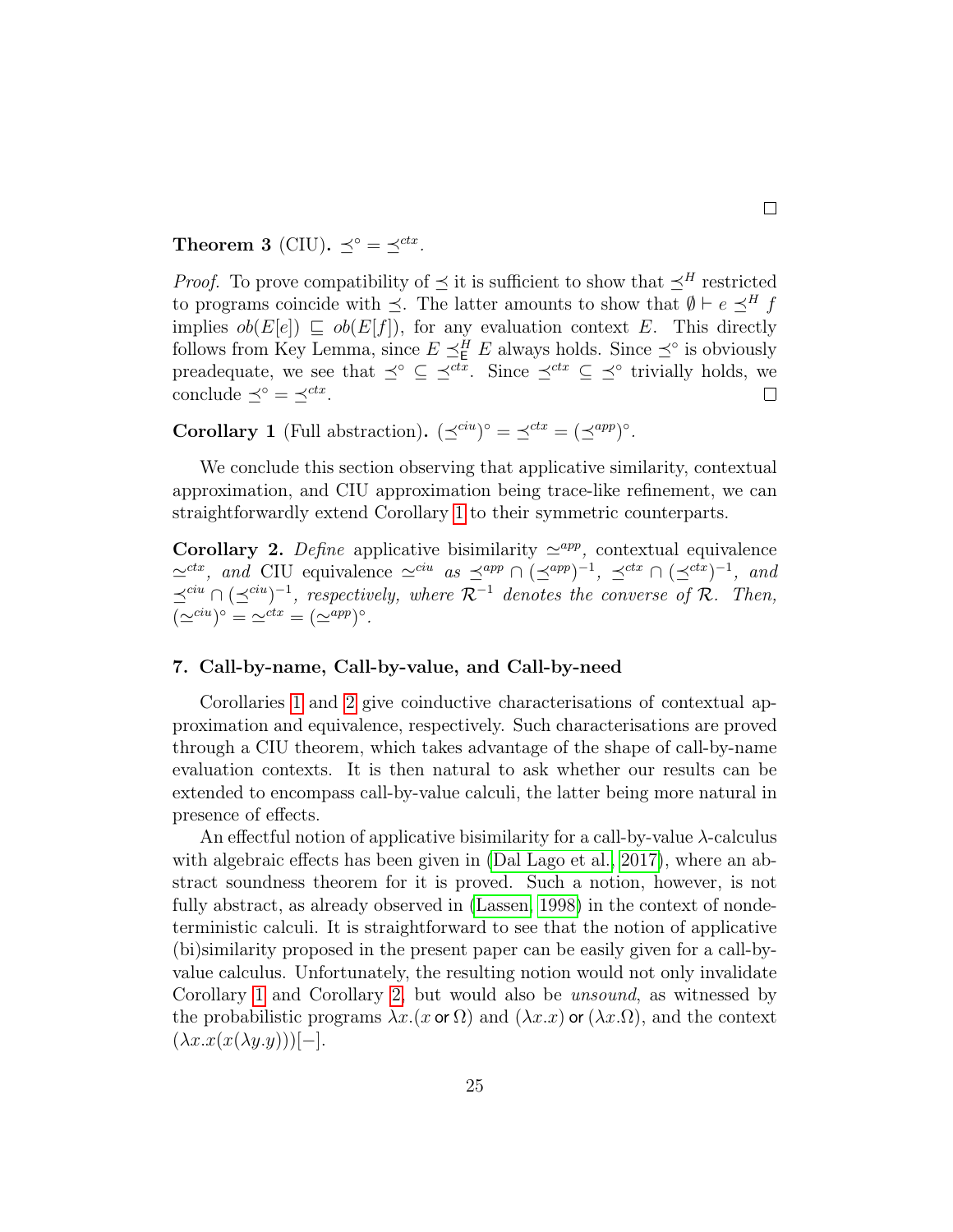Another issue that we have not addressed in this work is whether our techniques can be extended to call-by-need calculi. Concerning program equivalence and refinement, call-by-name and call-by-need calculi are equivalent in absence of computational effects (different from nontermination). Such an equivalence breaks in presence of effects such as pure and probabilistic nondeterminism, global states, and input-output. For instance, the program  $(\lambda x.x$  or x $)((\lambda y.y)$  or  $\Omega)$  converges with probability 0.5 if evaluated according to a call-by-need strategy, and with probability 0.25 if evaluated according to a call-by-name strategy.

Although our techniques seem to scale to specific effectful call-by-need languages (such as languages with primitives for raising exceptions), the study of coinductive techniques for call-by-need languages with algebraic languages is nontrivial, and we leave it for future work.

#### 8. Conclusion and Future Work

We have shown how a notion of applicative similarity on call-by-name effectful lambda-calculi can be defined and proved fully-abstract. This is very much in line with logical relations as introduced in (Johann et al., 2010), but simpler and applicable to untyped  $\lambda$ -calculi. The underlying transition system has monadic values as states, and is essentially deterministic. This is indeed the reason the framework is only applicable to call-by-name (and not to call-by-value) calculi, in contrast with (Dal Lago et al., 2017).

As a future work, the authors would like to investigate other transition system-based techniques to obtain sound (and complete) notions of (bi)simulations for effectful calculi. A notable result in such a direction is (Gianantonio et al., 2009).

- Abramsky, S., 1990. The lazy lambda calculus. In: Turner, D. (Ed.), Research Topics in Functional Programming. Addison Wesley, pp. 65–117.
- Abramsky, S., Jung, A., 1994. Domain theory. In: Handbook of Logic in Computer Science. Clarendon Press, pp. 1–168.
- Appel, A. W., McAllester, D. A., 2001. An indexed model of recursive types for foundational proof-carrying code. ACM Trans. Program. Lang. Syst. 23 (5), 657–683.
- Barendregt, H. P., 1984. The lambda calculus: its syntax and semantics. Studies in logic and the foundations of mathematics. North-Holland.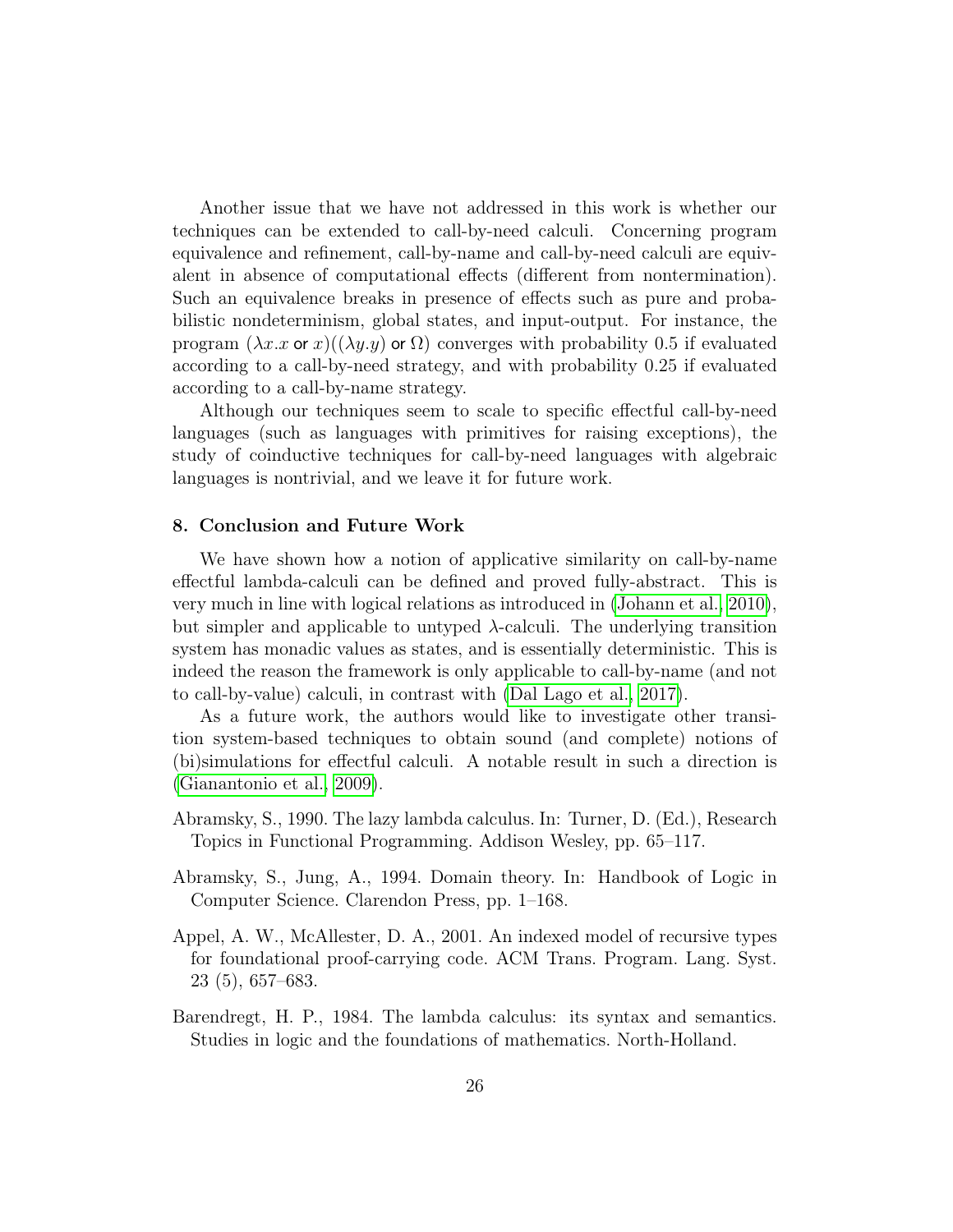- Benton, N., Kennedy, A., Beringer, L., Hofmann, M., 2009. Relational semantics for effect-based program transformations: higher-order store. In: Proc. of PPDP 2009. pp. 301–312.
- Bizjak, A., Birkedal, L., 2015. Step-indexed logical relations for probability. In: Proc. of FOSSACS 2015. pp. 279–294.
- Crubillé, R., Dal Lago, U., 2014. On probabilistic applicative bisimulation and call-by-value  $\lambda$ -calculi. In: Proc. of ESOP 2014. Vol. 8410 of LNCS. Springer, pp. 209–228.
- Dal Lago, U., Gavazzo, F., Levy, P., 2017. Effectful applicative bisimilarity: Monads, relators, and Howe's method (long version), available at [https:](https://arxiv.org/abs/1704.04647) [//arxiv.org/abs/1704.04647](https://arxiv.org/abs/1704.04647).
- Dal Lago, U., Sangiorgi, D., Alberti, M., 2014. On coinductive equivalences for higher-order probabilistic functional programs. In: Proc. of POPL 2014. pp. 297–308.
- Davey, B. A., Priestley, H. A., 1990. Introduction to lattices and order. Cambridge University Press.
- de'Liguoro, U., Piperno, A., 1995. Non deterministic extensions of untyped lambda-calculus. Inf. Comput. 122 (2), 149–177.
- Gianantonio, P. D., Honsell, F., Lenisa, M., 2009. Rpo, second-order contexts, and lambda-calculus. Logical Methods in Computer Science 5 (3).
- Gordon, A. D., September 1994. A tutorial on co-induction and functional programming. In: Workshops in Computing. Springer London, pp. 78–95. URL [https://www.microsoft.com/en-us/research/publication/](https://www.microsoft.com/en-us/research/publication/a-tutorial-on-co-induction-and-functional-programming/) [a-tutorial-on-co-induction-and-functional-programming/](https://www.microsoft.com/en-us/research/publication/a-tutorial-on-co-induction-and-functional-programming/)
- Goubault-Larrecq, J., Lasota, S., Nowak, D., 2008. Logical relations for monadic types. Mathematical Structures in Computer Science 18 (6), 1169–1217.
- Howe, D. J., 1996. Proving congruence of bisimulation in functional programming languages. Inf. Comput. 124 (2), 103–112.